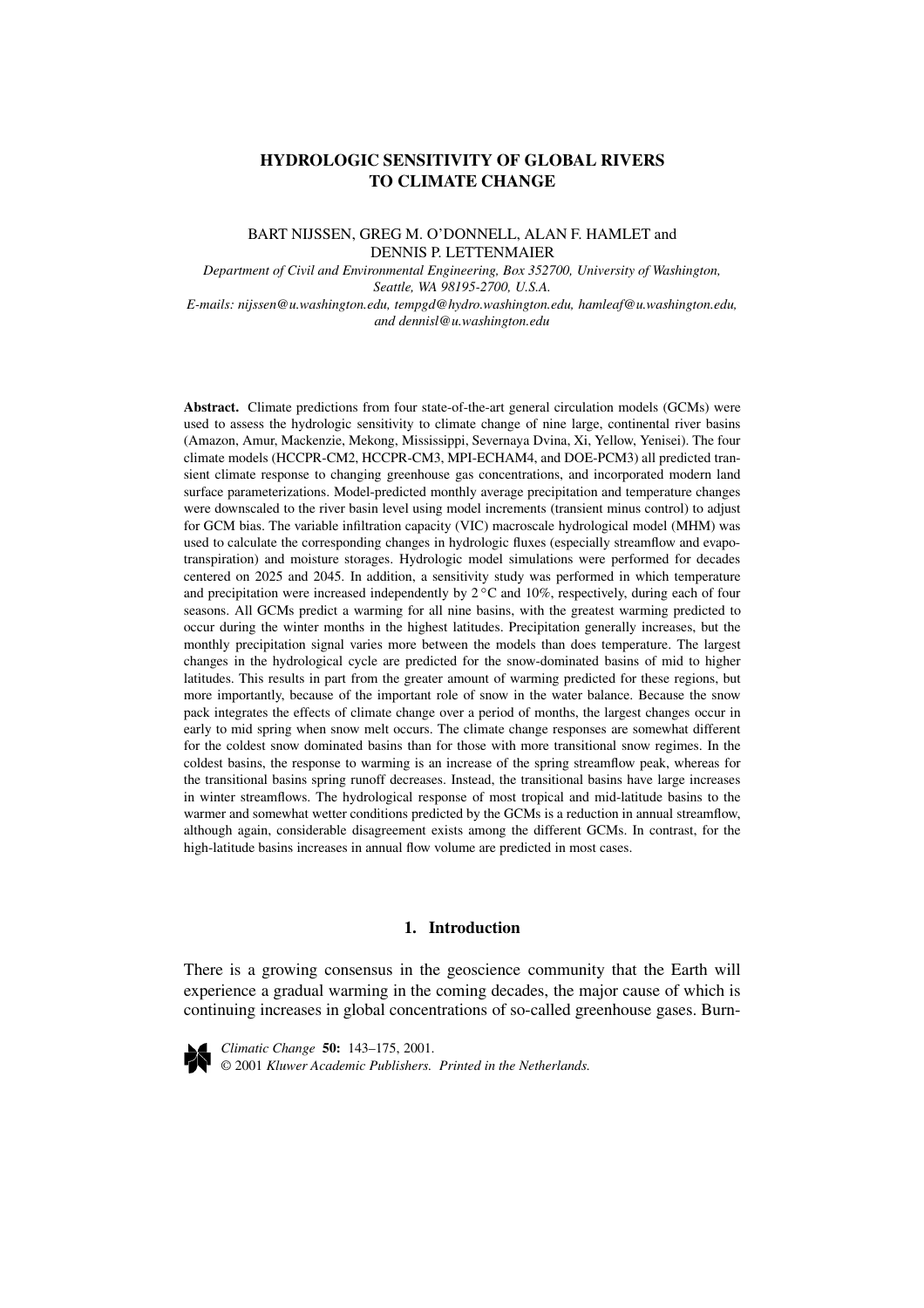ing of fossil fuels, in particular, is likely to continue to increase atmospheric  $CO<sub>2</sub>$ concentrations to more than double their pre-industrial levels within the next 100 years (IPCC, 1996). In the past few years, the focus of research related to climate change has shifted from the question whether global warming will occur to understanding where and how much change is likely to occur. In the United States, for example, the U.S. National Assessment of Climate Variability and Change (hereafter USNA) is assessing the potential impacts of climate variability and change on 20 regions and five sectors throughout the U.S. One of the five sectors addressed by the USNA is water resources.

Changes in atmospheric circulation, as evidenced by fluxes of moisture and energy at the land surface, have immediate as well as long-term effects on river systems. At short time scales, from days to months, changes in weather patterns can lead to changes in the incidence of floods. At longer time scales, from seasons to years, changes in drought characteristics are the main hydrologic manifestation of climate change. At annual to decadal time scales, teleconnections in global atmospheric circulation patterns, caused primarily by ocean-atmosphere interactions, strongly affect the hydrology of certain regions, especially in the tropics, but also in some extra-tropical regions (e.g., Battisti and Sarachik, 1995; Glanz et al., 1991). For example, the El Niño/Southern Oscillation (ENSO) has been linked to floods and drought in Southern Africa (Thiaw et al., 1999), and precipitation anomalies in eastern Australia (Simpson et al., 1993).

Global increases in temperatures directly affect the hydrology of the land surface through changes in the accumulation and ablation of snow, as well as in evapotranspiration. Changes in atmospheric circulation are also predicted to result in changes in precipitation amounts, intensities and patterns (e.g., Felzer and Heard, 1999). Although most general circulation models (GCMs) predict increases in global average precipitation, there is little consensus on the amount or even direction of regional changes. On the other hand, almost all climate models show increases in temperature in most regions and for most seasons. Discrepancies in GCM predictions of temperature change are more in magnitude than in direction.

Changes in land surface hydrology due to changing climate, such as changes in the discharge of large, continental rivers, have potentially far reaching implications both for human populations and for regional-scale physical and ecological processes. The geographic and topographic characteristics of large river basins and the climatic variations that determine their hydrologic characteristics often constitute the defining features of the regions they occupy. They govern to a considerable extent the development of ecosystems, as well as human communities and their activities. These regional ecosystems and human activities are usually reasonably well adapted to the current climate conditions, but may be vulnerable to large or rapid changes in climate.

In industrialized nations, food supplies and human health are at least partially insulated from natural hydrologic variability. Where water is intensely managed, the implications of changing hydrologic characteristics can be considered in the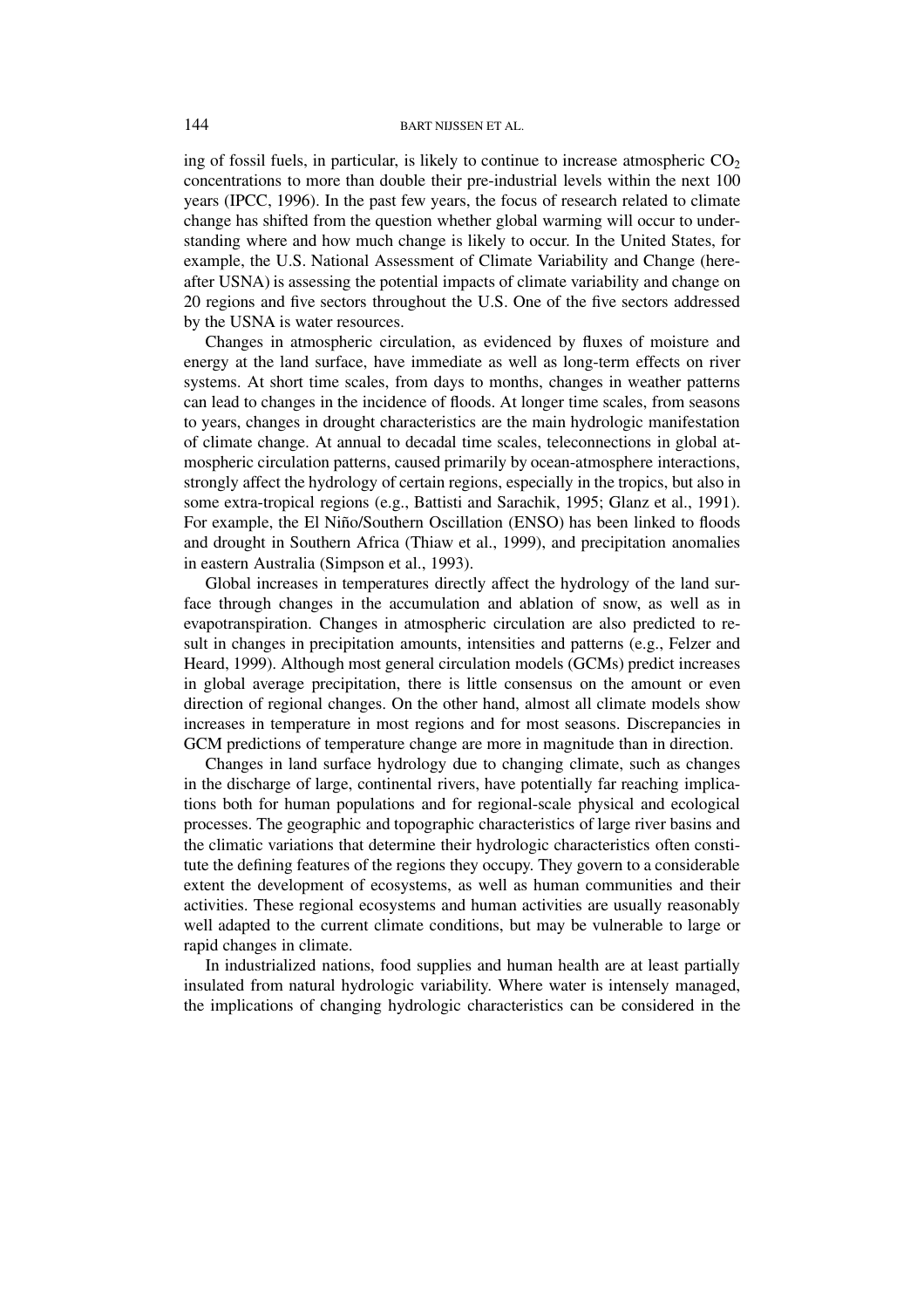context of water management and associated institutional considerations. The Mississippi River has frequently been examined in this context (e.g., Olsen et al., 1999). In the developing world, the context is often very different, because even 'normal' variations in climate and streamflow can result in devastating floods in both urban and rural areas, or droughts that create potentially catastrophic food shortages. Serious human health problems frequently accompany both of these extremes.

Clearly, changes in climate are not the only cause of pressure on water resources. Vörösmarty et al. (2000) argue that 'impending global-scale changes in population and economic development over the next 25 years will dictate the future relations between water supply and demand to a much greater degree than will changes in mean climate'. Arnell (1999b) also investigated the changes in water resource stress as a result of predicted climate change and population growth. These socio-economic changes are outside the scope of this paper. However, we think that the results presented here can be an important source of information for such studies.

Most regional assessments of climate change impacts are based on coupled land-atmosphere-ocean simulations produced by GCMs. Because of the relatively coarse spatial resolution at which GCMs operate (typically several degrees latitude by longitude), downscaling and adjustment for model bias is essential for interpretation of regional change predictions (Lettenmaier et al., 1999; Hamlet and Lettenmaier, 1999; Doherty and Mearns, 1999; Leung et al., 1999). Nonetheless, GCMs do simulate the large scale features of global climate with some skill, and some have been shown to capture important climatic tele-connections (e.g., those associated with ENSO (Leung et al., 1999)).

Many studies of the impact of climate change on water resources for specific geographic regions have been reported. Gleick (1999), for example, describes an extensive bibliography with more than 800 papers about the impacts of climate change on U.S. water resources. Arnell (1999a) studied the effect of climate change on hydrological regimes in Europe. In contrast, this study attempts to place the regional hydrological consequences of climate predictions in a global context. We examine the hydroclimatic conditions under which sensitivities of key hydrologic variables, including streamflow, evaporation, snow storage and soil moisture, are greatest, and the relative implications of these hydrological sensitivities for water management.

Our assessment targets nine large river basins, selected to represent a range of geographic and climatic conditions. Changes in precipitation and temperature were calculated based on altered climate simulations produced by long (multi-decadal) runs of four GCMs. To enhance understanding of the causal relationships between changes in surface climatic variables (which constitute forcings for the land surface hydrologic system) and resulting changes in hydrologic conditions, we also conducted a set of sensitivity experiments in which temperature and precipitation were altered independently for each of the four seasons.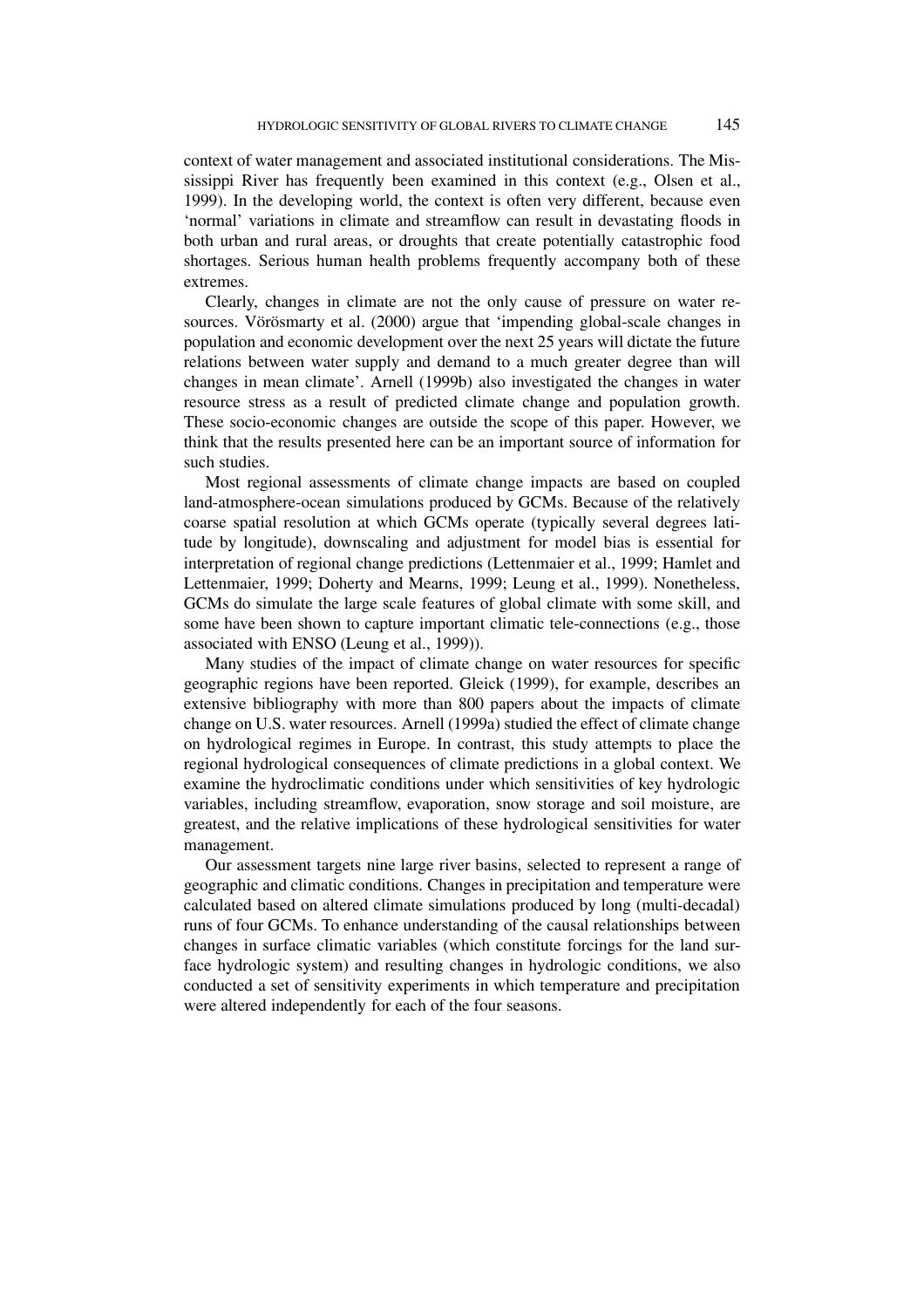#### 146 BART NIJSSEN ET AL.

| OCICLICII HVCH DANIIN |                      |                               |                                                    |  |  |  |  |
|-----------------------|----------------------|-------------------------------|----------------------------------------------------|--|--|--|--|
| River basin           | Gauge location       | Predominant<br>climatic zones | Area $(km^2)$<br>upstream of<br>gauge <sup>a</sup> |  |  |  |  |
| Amazon                | Obidos, Brazil       | Tropical                      | 4,618,746                                          |  |  |  |  |
| Amur                  | Komsomolsk, Russia   | Arctic                        | 1,730,000                                          |  |  |  |  |
|                       |                      | Mid latitude – rainy          |                                                    |  |  |  |  |
| Mackenzie             | Norman Wells, Canada | Arctic                        | 1,570,000                                          |  |  |  |  |
| Mekong                | Pakse, Laos          | Tropical                      | 545,000                                            |  |  |  |  |
| Mississippi           | Vicksburg, U.S.A.    | Mid latitude – rainy          | 2,964,254                                          |  |  |  |  |
| Severnaya Dvina       | Ust – Pinega, Russia | Arctic                        | 348,000                                            |  |  |  |  |
| Xi                    | Wuzhou, China        | Mid latitude – rainy          | 329,705                                            |  |  |  |  |
| Yellow                | Huayuankou, China    | Arid – cold                   | 730,036                                            |  |  |  |  |
|                       |                      | Mid latitude – rainy          |                                                    |  |  |  |  |
| Yenisei               | Igarka, Russia       | Arctic                        | 2,440,000                                          |  |  |  |  |

#### Table I Selected river basins

<sup>a</sup> Areas are taken from the GRDC and RivDis data bases.

## **2. Experimental Design**

## 2.1. RIVER BASINS

Given the large scale of application and the conceptual nature of some parameterizations used in macroscale hydrological models (MHMs), some calibration of model parameters is inevitably necessary (Nijssen et al., 2001a). However, the calibration process is time-consuming and quickly becomes infeasible when the modeled area is large. To avoid this problem, Nijssen et al. (2001a) developed an approach for transferring model parameters from calibrated to uncalibrated river basins. As part of their study, the variable infiltration capacity (VIC (Liang et al., 1994; Nijssen et al., 1997)) MHM was implemented for 26 large river basins. These river basins were in turn a subset of the 50 continental-scale river basins delineated by Graham et al. (1999). The nine river basins selected for this study (Table I) are a subset of the 26 river basins studied by Nijssen et al. (2001a). They were selected on the basis of the performance of the VIC model and the desire to represent a range of climatic and geographic regions globally. Figure 1 shows the location of the nine river basins. For each basin, historic river discharge records were obtained from the Global River Discharge Center (GRDC) in Koblenz, Germany, and from the RivDis 1.1 data base (Vörösmarty et al., 1998).

Because of the paucity of data records in most of the tropics, the selected river basins are concentrated in the Northern Hemisphere. However, from a climate change perspective this is not necessarily problematic. The most prominent sig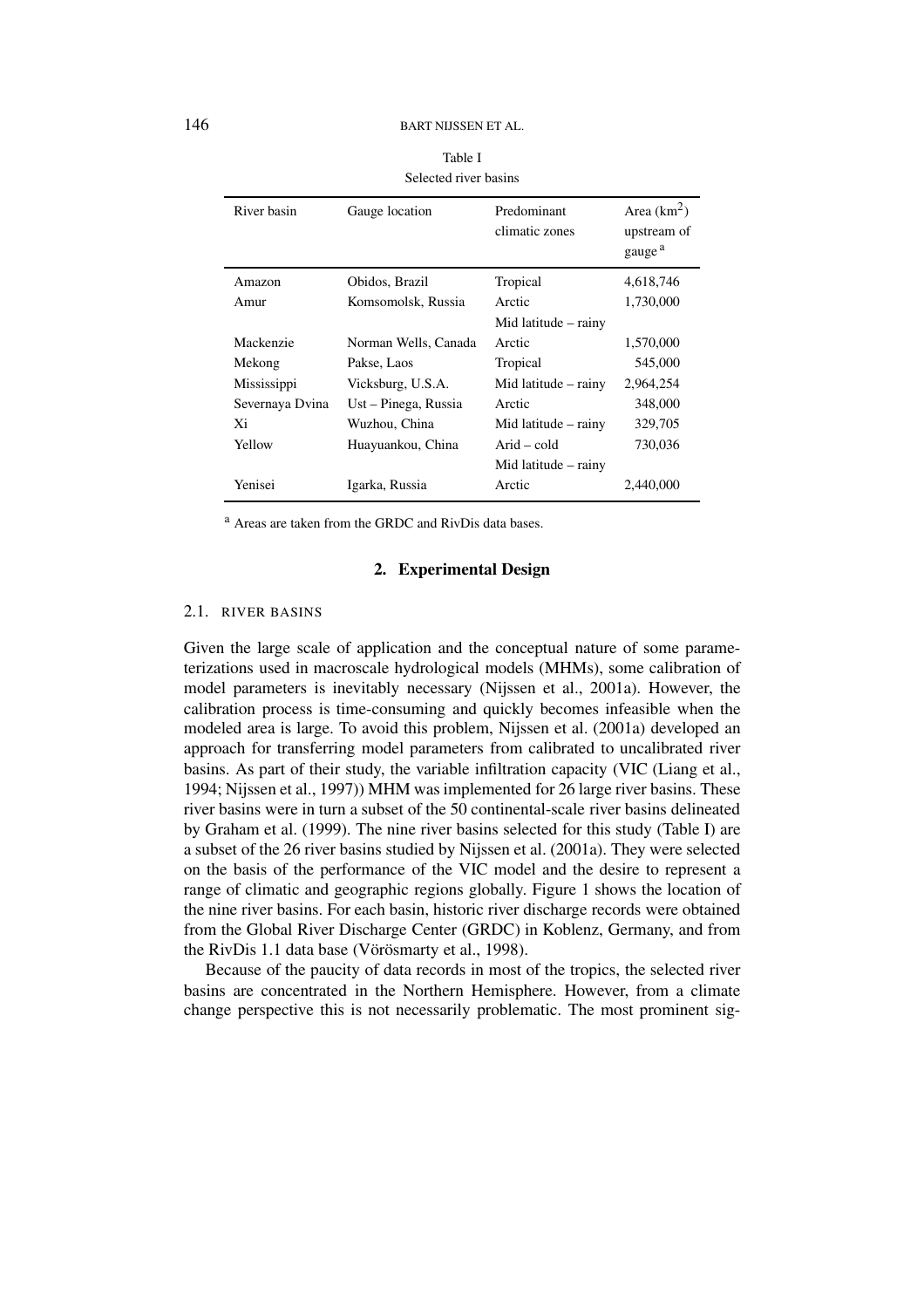HYDROLOGIC SENSITIVITY OF GLOBAL RIVERS TO CLIMATE CHANGE 147



nature of recent warming detected in long-term observations is during the winter over the high mid-latitudes of the Northern Hemisphere continents (Nicholls et al., 1996). Most climate models, including the ones used in this study, predict a similar signature. Nonetheless, as more data records for tropical regions become available, it would be of interest to further explore the hydrologic sensitivity of those river basins in more detail.

## 2.2. SPATIAL AND TEMPORAL SCALE

Many recent studies have examined the response of state-of-the-art GCMs to changing greenhouse gas concentrations and the effects of changes in water cycles on regional scale hydrologic processes, ecosystems, and water resources. Gleick (1999) summarizes a group of studies, performed for the USNA and included in a special issue of the Journal of the American Water Resources Association (a second special issue of the same journal was published in April 2000). These studies have been carried out at varying levels of spatial and temporal detail. Some insight into the implications of the spatial and temporal resolution of the results on the nature of the conclusions drawn from each can be gleaned from a review of these studies.

At continental spatial scales, Felzer and Heard (1999) examined future precipitation changes over North America simulated by two GCMs; Wolock and McCabe (1999) examined potential changes in mountain snow pack in the Western U.S.; while Frederick and Schwarz (1999) examined socio-economic impacts to regional water supplies in the U.S. At somewhat smaller regional spatial scales, several studies focused on more detailed hydrology and water resources impacts (Chao,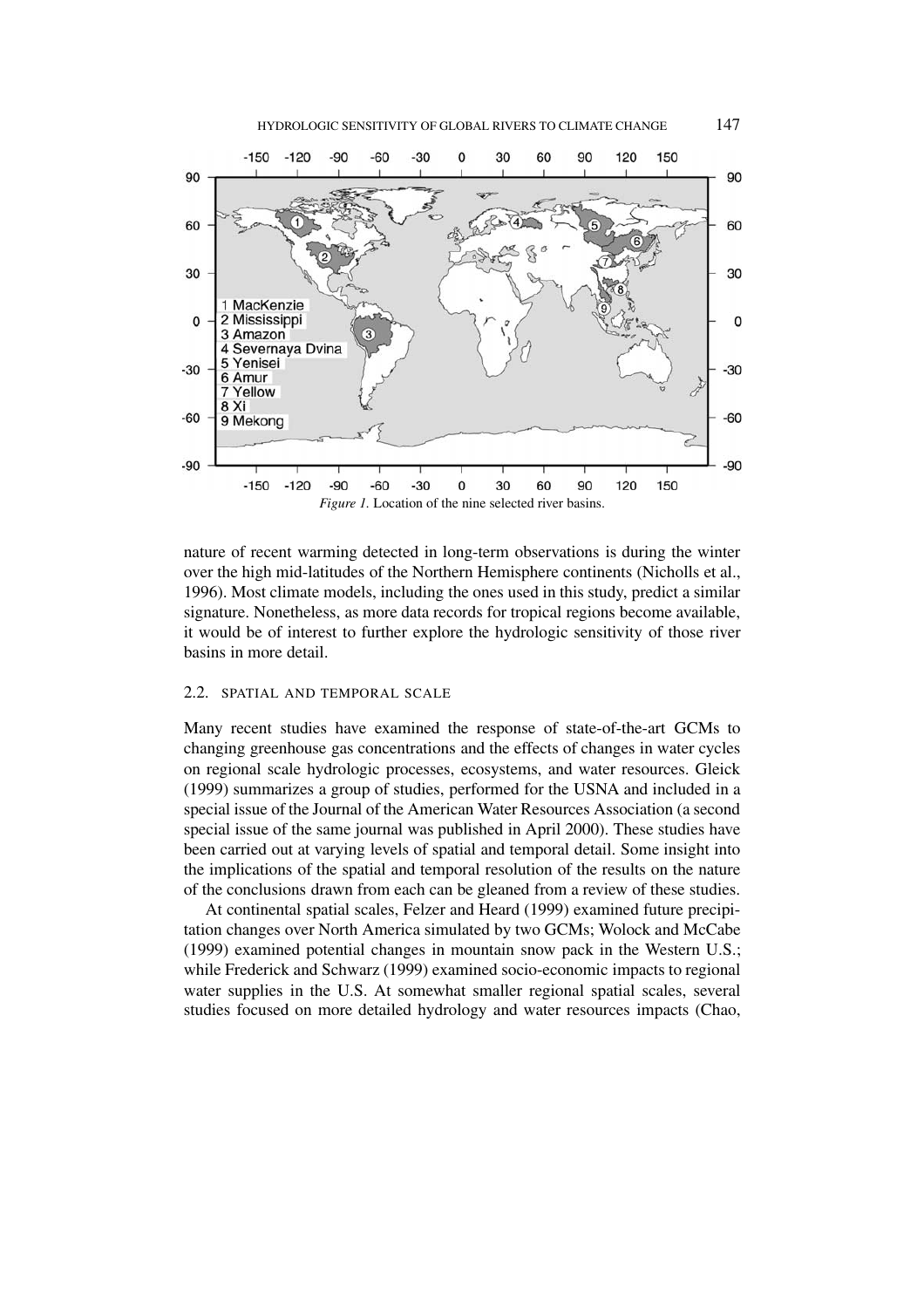1999; Gleick and Chalecki, 1999; Hamlet and Lettenmaier, 1999; Ojima et al., 1999; Olsen et al., 1999). At fine spatial scales, Leung and Wigmosta (1999), and Miller et al. (1999) examined watershed response based on downscaling of GCM simulations using nested meso-scale climate models and high resolution distributed hydrology models for several small watersheds.

Each of these studies captures different climate and hydrologic effects. Large scale studies in some cases overlook seasonal or spatial distinctions that have important consequences. For example, Frederick and Schwarz (1999) reported socioeconomic impacts to Pacific Northwest (PNW) water resources based on annual increases in streamflow volumes. These impacts were almost certainly underestimated because reservoir storage in the Pacific Northwest is, in aggregate, much less than mean annual runoff, meaning that it tends to be more sensitive to seasonal patterns of runoff than to interannual variations. Frederick and Schwarz (1999) based their conclusions on predicted annual increases in streamflows, but did not consider the large changes in the seasonal patterns of runoff that would occur under global warming. Hamlet and Lettenmaier (1999) and Leung and Wigmosta (1999), on the other hand, also predicted modest annual increases in streamflow for the Pacific Northwest, but showed the importance of seasonal changes in streamflow patterns and of topographic features such as basin elevation, which strongly affect the timing of snowmelt, and hence runoff.

These results for the PNW suggest that studies of hydrologic sensitivity to climate change should at the least include consideration of possible seasonal hydrologic changes. Furthermore, the studies by Leung et al. (1999) and Hamlet and Lettenmaier (1999) suggest that MHMs are able to capture the effects of the dominant climate signals for large river basins. Except in situations where high-resolution, local interpretations of climatic sensitivities are required, MHMs should be sufficient for regional impact studies. The selection of the spatial and topographic scale of the modeling experiments described here are based on this premise.

#### 2.3. DOWNSCALING

Despite rapid advances in the development of GCMs, their output generally shows significant biases in the simulation of both temperature and precipitation under current climate conditions. These biases are often so large that direct application of the modeled meteorology in a macroscale hydrological model is not meaningful (e.g., Doherty and Mearns, 1999).

Various methods have been used to downscale GCM results to hydrologically relevant spatial scales. One of the more appealing methods uses a nested regional climate model, which is forced at the boundary by the GCM, and which within its domain resolves spatial scales relevant to the hydrological model. The problem with this approach is that it is extremely computationally intensive and the results inherit biases not only from the global GCM, but also from the regional climate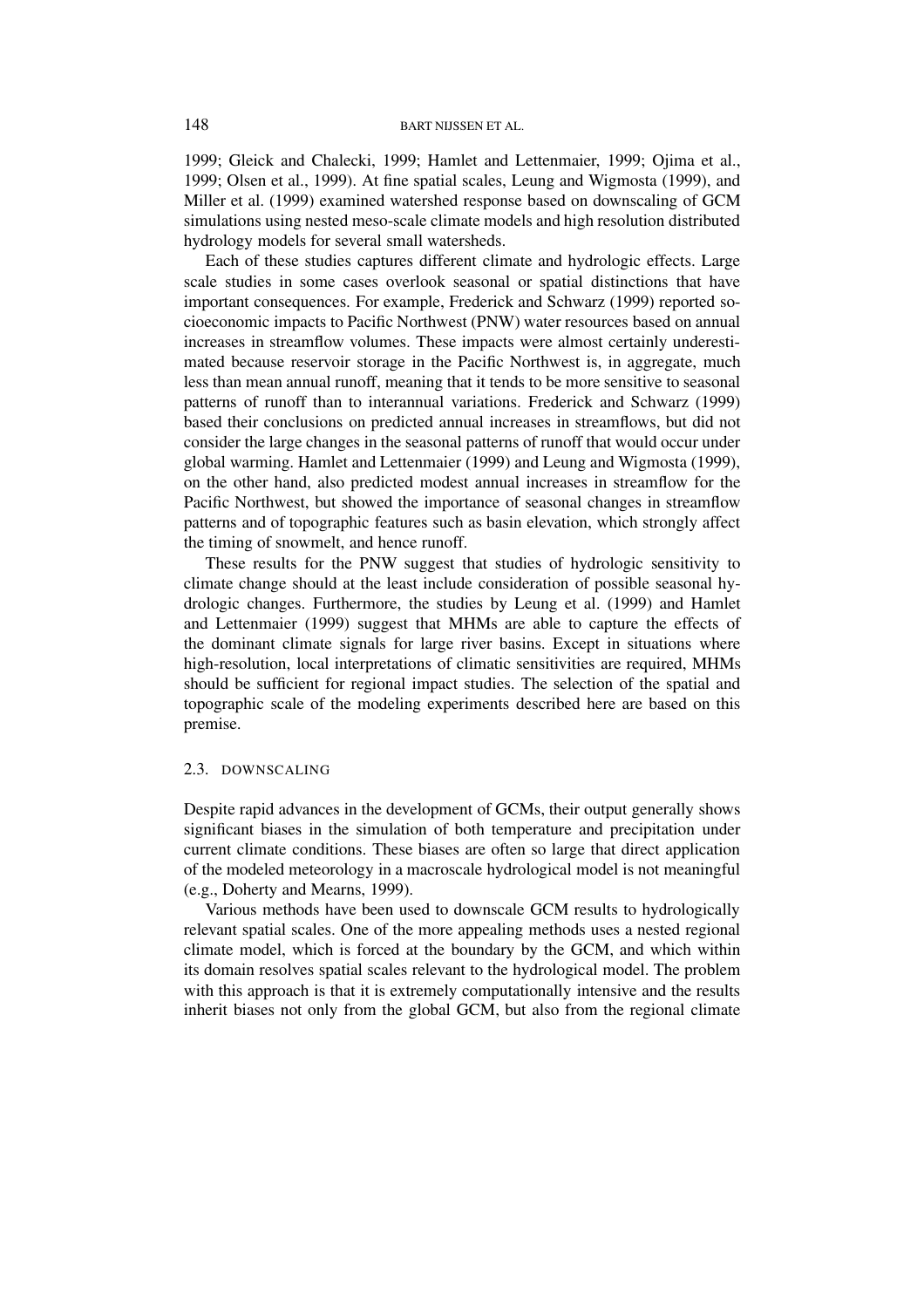model. The end result is invariably that the climate model output, downscaled or not, must be adjusted so that a 'base case' scenario, intended to represent the current climate, does in fact have the same statistical characteristics as the historical observations. Adjustments are commonly required to create a base case, relative to which alternative climate scenarios can be interpreted. A number of studies have tested various downscaling methods ranging from very simple interpolations (e.g., Lettenmaier and Gan, 1990) to rather complicated methods that are based on stochastic representation of the evolution of daily weather patterns, and their relationship to daily precipitation and temperature (Hughest et al., 1993).

The uncertainties of these past studies are based largely on the significant differences in climate change predictions between the different GCMs. For the present, we therefore conclude that the simplest methods that impose the seasonal cycle of regional-scale, GCM-predicted average changes on an observed temperature and precipitation record are sufficient to investigate the range of hydrologic responses. Accordingly, predicted changes in precipitation and temperature were applied as a basin-wide, monthly average change. These changes were calculated as mean monthly changes between a GCM control run and a particular decade in a transient GCM run. The  $CO<sub>2</sub>$  (or equivalent greenhouse gas) concentration is kept constant in the control run (at historic levels in most cases) and is increased in the transient runs according to a specified emission scenario. Precipitation changes were defined as the relative change in aggregated precipitation volume over the basin, while temperature changes were defined as a shift in average temperature over the basin.

### 2.4. CLIMATE MODELS AND EMISSION SCENARIOS

Climate scenarios from eight different GCMs were obtained from the Intergovernmental Panel on Climate Change Data Distribution Center (IPCC DDC) (Table II). All eight models are coupled ocean-atmosphere models, output from which was archived as part of the IPCC climate change efforts. Four of these models (CCCMA-CGCM1, HCCPR-CM2, MPI-ECHAM4, and DOE-PCM3) were also used as part of the U.S. National Assessment. The models differ in the spatial resolution and the processes they represent. Most of the models simulate a change in greenhouses gases by changing the  $CO<sub>2</sub>$  concentration in the atmosphere, using an equivalent  $CO<sub>2</sub>$  concentration, instead of explicit representation of the individual greenhouse gases. Only two of the models (HCCPR-CM3 and DOE-PCM3) simulate the effects of a number of individual greenhouse gases explicitly. These two models are also the only two models that do not use a flux correction to account for biases in the energy and moisture fluxes between the atmosphere and ocean. Four of the models use bucket-type land surface schemes to simulate land surface hydrology, while the other four use more modern, explicit representations of vegetation and incorporate more sophisticated runoff generation mechanisms.

The transient emission scenarios differ slightly between the models (Table II), partly because the models represent greenhouse gas chemistry differently. The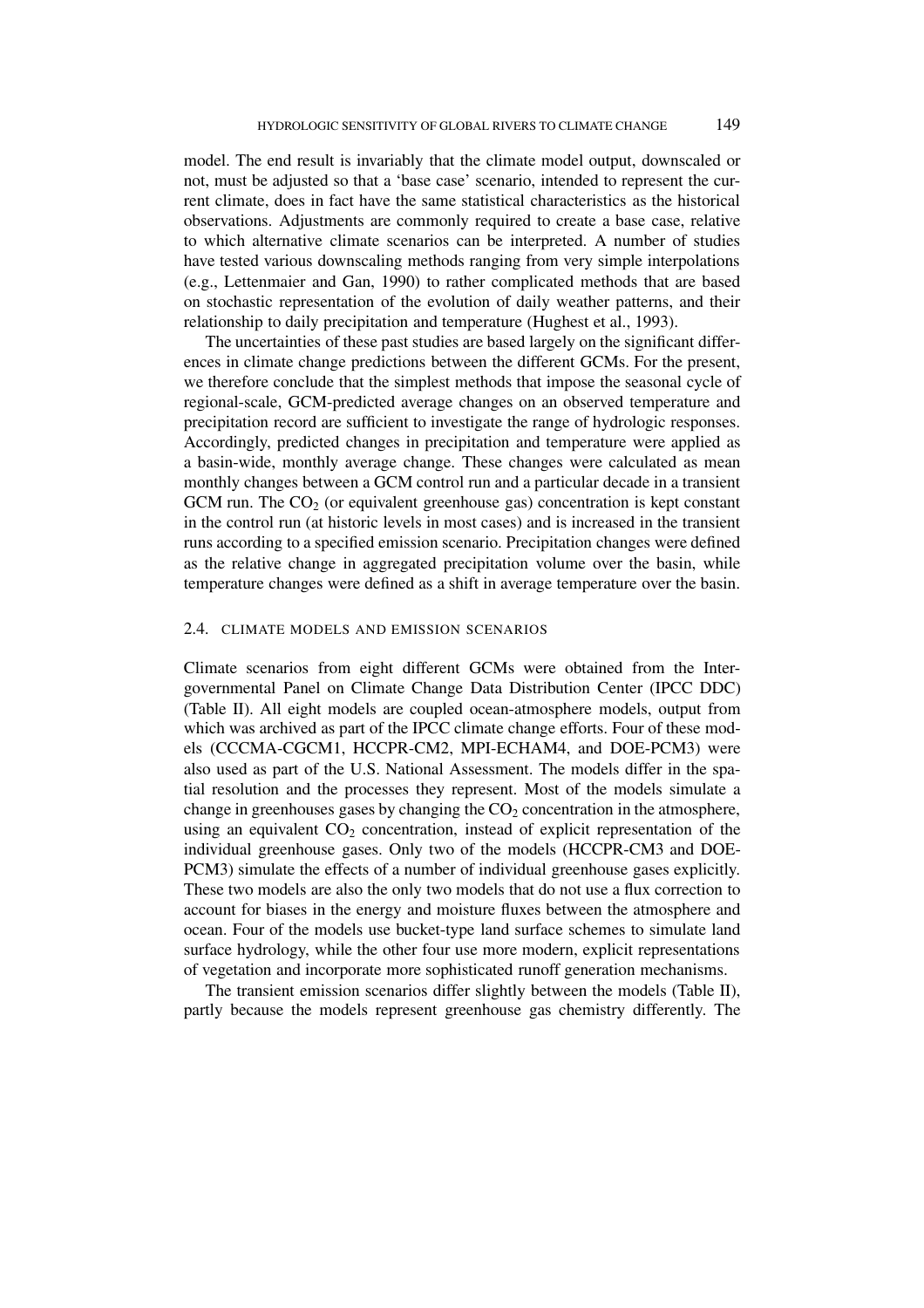# 150 BART NIJSSEN ET AL.

| anie |  |
|------|--|
|------|--|

# Selected climate models and scenarios

| Organization                                                                                               | Model                       | Model<br>resolution<br>lat. $\times$ lon. | Land<br>surface<br>scheme | Flux<br>corrected? | Transient<br>emission<br>scenario <sup>a</sup> | Reference                                                |
|------------------------------------------------------------------------------------------------------------|-----------------------------|-------------------------------------------|---------------------------|--------------------|------------------------------------------------|----------------------------------------------------------|
| <b>CCCMA</b><br>Canadian Centre<br>for Climate<br>Modelling and<br>Analysis, Canada                        | CGCM1                       | $3.75^{\circ} \times 3.75^{\circ}$        | <b>Bucket</b>             | Yes                | A                                              | Boer et al. (2000a,b)                                    |
| <b>CCSR</b><br>Center for Climate<br>Research Studies,<br>Japan                                            | <b>CCSR</b><br><b>CGCM</b>  | $5.5^{\circ} \times 5.5^{\circ}$          | Bucket                    | Yes                | B                                              | Emori et al. (1999)                                      |
| <b>CSIRO</b><br>Commonwealth<br>Scientific and<br><b>Industrial Research</b><br>Organisation,<br>Australia | <b>CSIRO</b><br><b>CGCM</b> | $3.2^\circ \times 5.6^\circ$              | <b>Bucket</b>             | Yes                | B                                              | Gordon and<br>O'Farrell<br>(1997)                        |
| <b>GFDL</b><br>Geophysical Fluid<br>Dynamics<br>Laboratory, U.S.A.                                         | <b>GFDL</b><br><b>CGCM</b>  | $4.5^{\circ} \times 7.5^{\circ}$          | <b>Bucket</b>             | Yes                | A                                              | Manabe et al. (1991)<br>Stouffer and<br>Manabe<br>(1999) |
| <b>HCCPR</b><br>Hadley Center for<br><b>Climate Prediction</b><br>and Research, U.K.                       | CM2                         | $2.5^{\circ} \times 3.75^{\circ}$         | Vegetation<br>and runoff  | Yes                | A                                              | Johns et al. (1997)                                      |
| <b>HCCPR</b><br>Hadley Centre for<br><b>Climate Prediction</b><br>and Research, U.K.                       | CM3                         | $2.5^{\circ} \times 3.75^{\circ}$         | Vegetation<br>and runoff  | No                 | C                                              | Gordon et al. (2000)                                     |
| <b>MPI</b><br>Max Planck<br>Institute for<br>Meteorology,<br>Germany                                       | ECHAM4                      | $2.8^{\circ} \times 2.8^{\circ}$          | Vegetation<br>and runoff  | Yes                | B                                              | Röckner et al. (1996)<br>Röckner et al. (1999)           |
| <b>DOE</b><br>Department of<br>Energy, U.S.A.                                                              | PCM3                        | $2.8^{\circ}\times2.8^{\circ}$            | Vegetation<br>and runoff  | No                 | $\mathbf C$                                    | Washington<br>et al.<br>(2000)                           |

<sup>a</sup> The transient model scenarios are grouped as follows: A:  $1\%$  annual increase in equivalent CO<sub>2</sub>, and sulphate aerosols according to IS92a; B: Equivalent CO<sub>2</sub> and sulphate aerosols according to IS92a; C: Increase in several greenhouse gases and sulphate aerosols according to IS92a.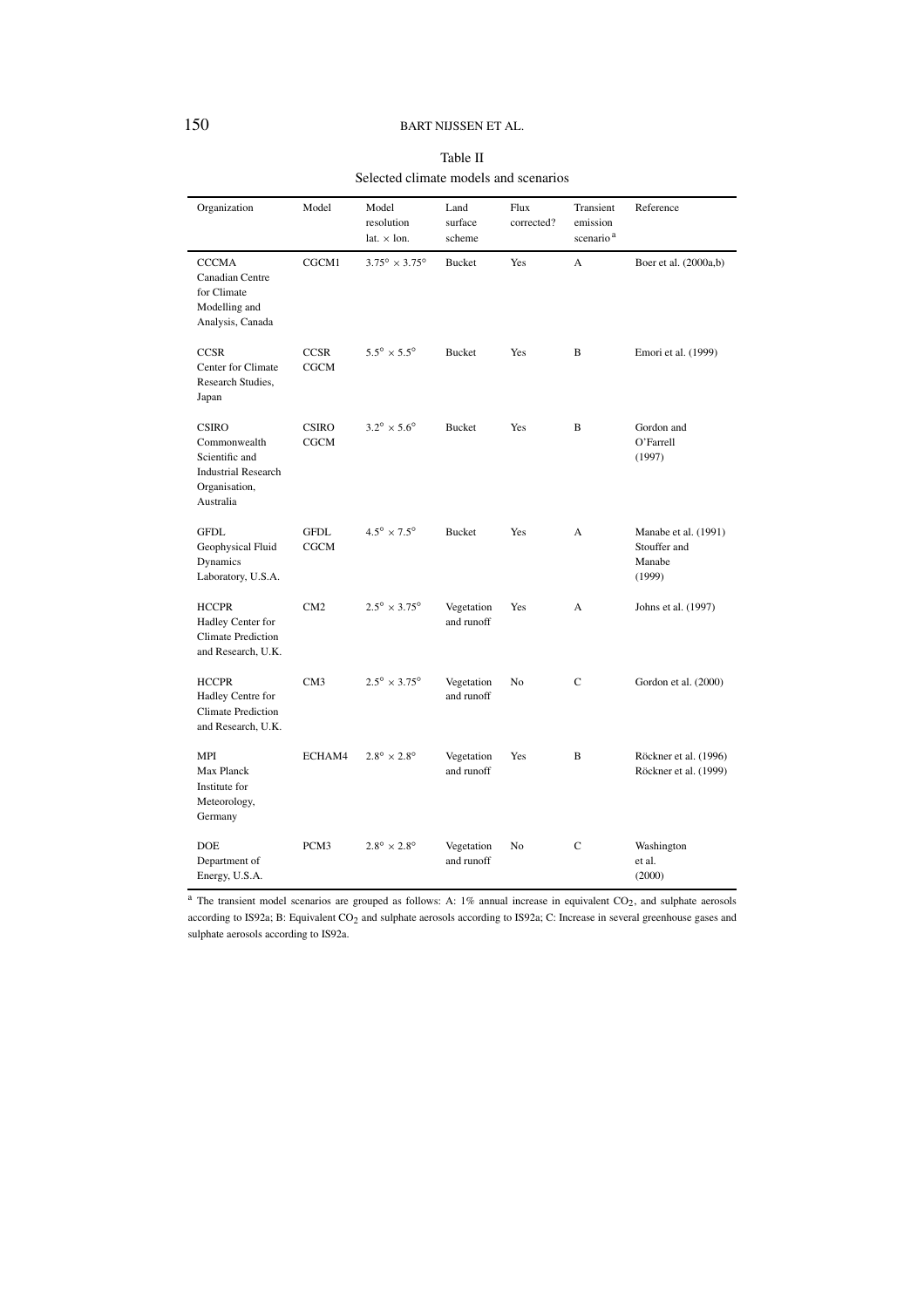three different emission scenarios used are: (a)  $1\%$  annual increase in equivalent  $CO<sub>2</sub>$  and sulphate aerosols according to the IPCC IS92a scenario (A); (b) equivalent  $CO<sub>2</sub>$  and sulphate aerosols according to IS92a (B); and (c) several greenhouse gases (including  $CO<sub>2</sub>$ ) and sulphate aerosols according to IS92a (C). The IS92a scenario is one of the emission scenarios specified by IPCC and gives a doubling of equivalent  $CO_2$  after about 95 years (IPCC, 1996). A 1% annual increase in equivalent  $CO<sub>2</sub>$  (doubling in 70 years) results in a 20% higher radiative forcing for a given future time horizon compared to the IS92a scenario (IPCC, 1996).

Figure 2 shows the predicted changes in mean annual temperature and precipitation for each of the nine basins for the decades 2020–2029, 2040–2049, and 2090–2099. These decades will hereafter be referred to as 2025, 2045, and 2095, respectively. All models predict a progressive warming for all basins, but the amount of warming for each basin differs by model. Not unexpectedly, the spread between the models increases with an increase in the lead time of the prediction. Some of the differences are likely attributable to the differences in the emission scenarios, although there is no clear difference in warming signal between the models that use scenario A and those that use scenarios B and C. Predicted annual average warming ranges from  $0.8 \degree$ C for the Xi (HCCPR-CM2) to  $4.2 \degree$ C for the Mackenzie (CCSR-CGCM) in 2025, from 1.1 °C for the Yenisei (DOE-PCM3) to  $4.9\textdegree C$ for the Mackenzie (CCSR-CGCM) in 2045, and from 2.5 °C for the Xi (DOE-PCM3) to 8.5 °C for the Mackenzie (CCSR-CGCM) in 2095. All models predict an increase of precipitation for the northern basins (Mackenzie, Severnaya Dvina and Yenisei), but the signal is mixed for basins in the mid-latitudes and tropics, although on average slight precipitation increases are predicted. Predicted changes in precipitation range from –16.5% for the Xi (CCCMA-CGCM) to 15.0% for the Mackenzie (CSIRO-CGCM) in 2025, from –15.9% for the Xi (CCCMA-CGCM) to 14.3% for the Severnaya Dvina (GFDL-CGCM) in 2045, and from –30.3% for the Xi (CCCMA-CGCM) to 27.6% for the Mackenzie (CSIRO-CGCM) in 2095. The CCCMA-CGCM model generally predicts the largest decrease in precipitation and for many basins also the largest increase in temperature, especially in 2095.

In the remaining part of this study we will focus on the results of four of the climate models (HCCPR-CM2, HCCPR-CM3, MPI-ECHAM4, and DOE-PCM3) and on two decades (2025 and 2045). These four models were selected because they offer the greatest spatial resolution, facilitating the downscaling step to the  $2^\circ \times 2^\circ$  resolution of the hydrology models. More importantly, these four models include modern and relatively sophisticated land surface schemes that represent explicitly the interactions between vegetation and the surface energy and moisture budgets. The decades 2025 and 2045 were selected for two reasons. First, in 2095 the spread in the predicted changes in temperature and precipitation is much larger than in the other two decades and some of the predicted changes in temperature are very large, even for these four models (e.g.,  $7.0\,^{\circ}\text{C}$  warming for the Amazon in 2095 (HCCPR-CM3)). Second, planning horizons in water resources development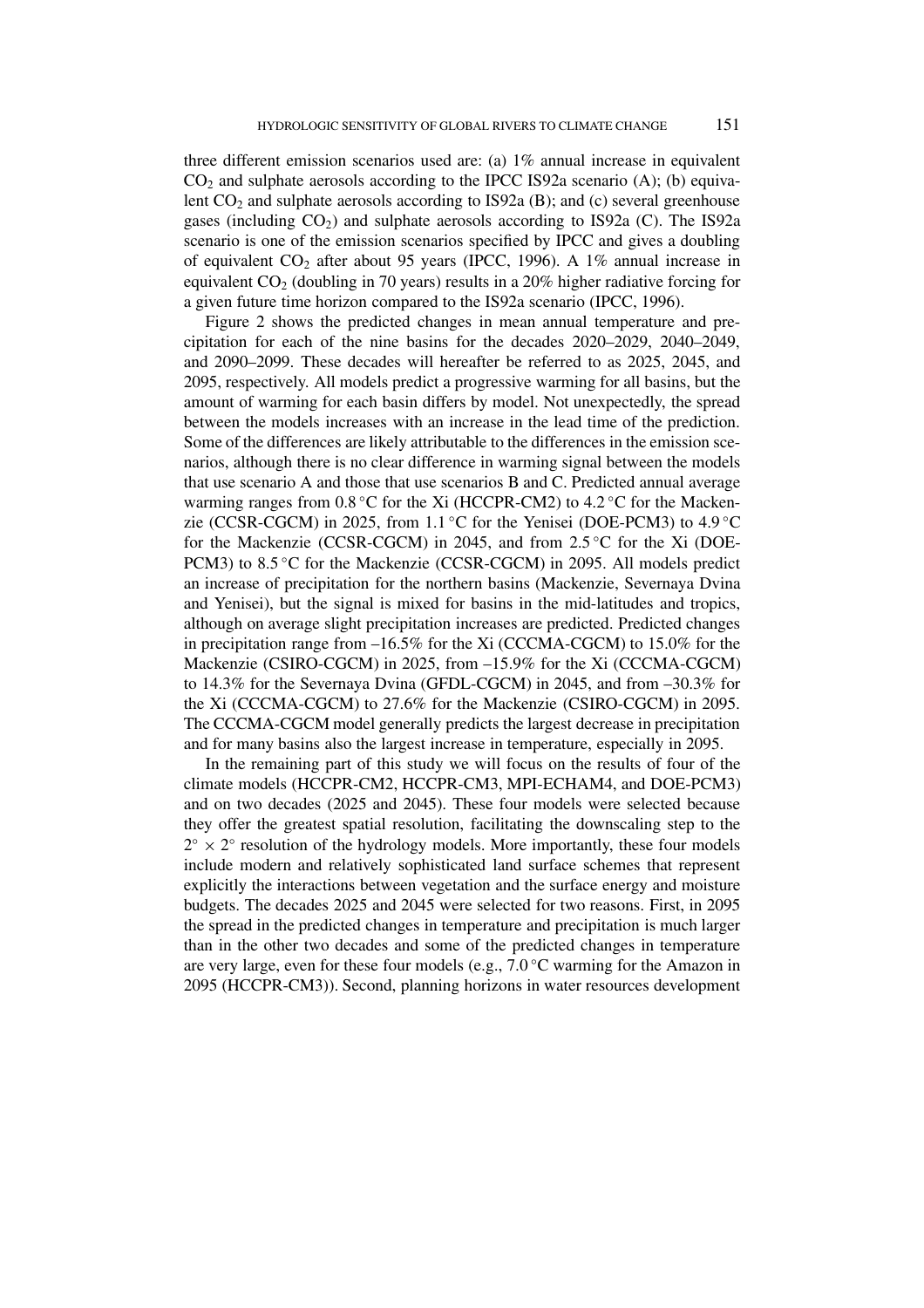

*Figure 2.* Predicted changes in mean annual temperature and precipitation for each river basin for the decades 2020–2029 (2025), 2040–2049 (2045), and 2090–2099 (2095). Note that climate prediction for 2095 were not available for GFDL-CGCM and MPI-ECHAM4. Also note that the CCCMA-CGCM model provided three ensemble runs, all three of which are plotted.

are more typically on the order of 20–30 years, placing a greater emphasis on the decades 2025 and 2045.

## 2.5. VARIABLE INFILTRATION CAPACITY MODEL

The predicted changes in temperature and precipitation, that is, the mean monthly differences between the GCM transient and control runs, were used to perturb observed temperature and precipitation records. Both the historical and the perturbed records were used to drive a MHM to study the hydrological effects of changes in atmospheric forcings. The MHM used in this study is the variable infiltration capacity (VIC) model (e.g., Liang et al., 1994, 1996; Nijssen et al., 1997). The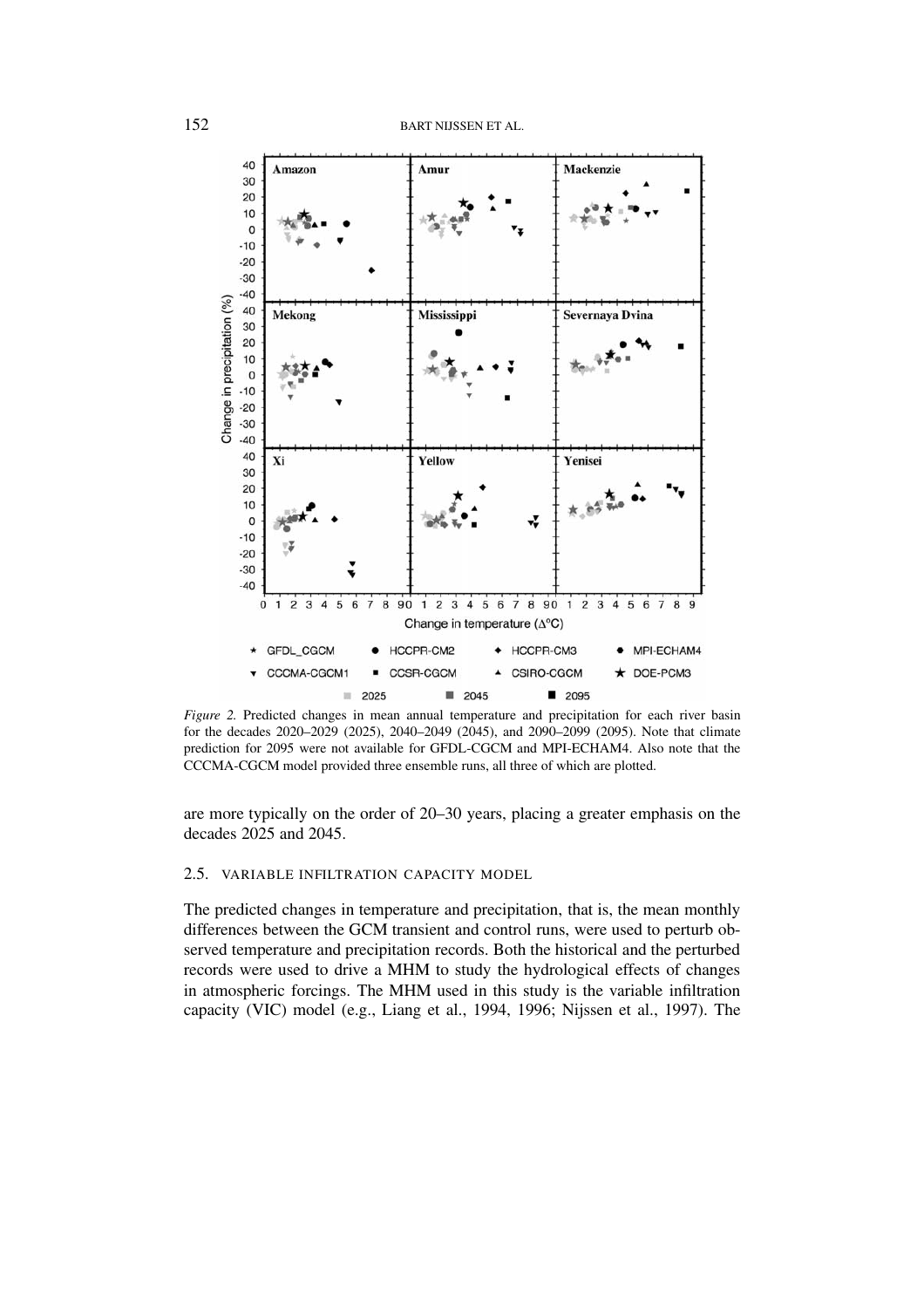VIC MHM has been used in a number of modeling studies of large river basins (e.g., Abdulla et al., 1996; Cherkauer and Lettenmaier, 1999; Lohmann et al., 1998b; Matheussen et al., 2000; Nijssen et al., 1997, 2001a,b; Wood et al., 1997). Distinguishing characteristics of the VIC model include the representation of:

- subgrid variability in land surface vegetation classes;
- subgrid variability in the soil moisture storage capacity, which is represented as a spatial probability distribution;
- subgrid variability in topography through the use of elevation bands;
- drainage from the lower soil moisture zone (baseflow) as a nonlinear recession;
- spatial subgrid variability in precipitation.

The VIC model calculates the moisture fluxes for each model grid cell independently. Because the model grid cells are large ( $2° \times 2°$ ), it is assumed that there is no significant exchange of ground water between the cells. The generated daily baseflow and 'fast response' runoff are routed downstream using a standalone routing model, which is described in detail by Lohmann et al. (1996, 1998a). Streamflow can exit each grid cell in eight directions and all flow must exit in the same direction. The flow from each grid cell is weighted by the fraction of the grid cell that lies within the basin. As in Nijssen et al. (2001a,b) flows were routed on a 1◦ × 1◦ network, because the higher resolution flow networks allowed a somewhat better approximation of the modeled channel network than the native  $2° \times 2°$  spatial resolution.

In the context of the climate change simulations it should be noted that the VIC model does not include  $CO<sub>2</sub>$  enrichment effects. Although the direct effects of increased temperatures and  $CO<sub>2</sub>$  concentrations on plant growth are reasonably well understood individually, their combined outcome is unclear and merits more study (Kirschbaum et al., 1996; Melillo et al., 1996). Similarly, climate-induced vegetation changes were not considered in the model experiments, and all model runs were executed using the baseline vegetation.

# 2.6. BASELINE SIMULATION

The baseline simulation acts as a surrogate for the real system under current climate conditions. In the baseline simulation the VIC model was forced with observed temperature and precipitation. This allowed a comparison between modeled and observed hydrographs to ensure that the MHM can capture and replicate the important hydrological processes. Subsequently, all changes in hydrological fluxes and storages were calculated relative to this baseline simulation. Results from previous work by Nijssen et al. (2001a,b) were used for the baseline simulations.

In Nijssen et al. (2001b), a gridded data set of daily meteorological model forcings for the period 1979–1993 was developed for global land areas (excluding Greenland and Antarctica) at a spatial resolution of  $2° \times 2°$ . Daily precipitation and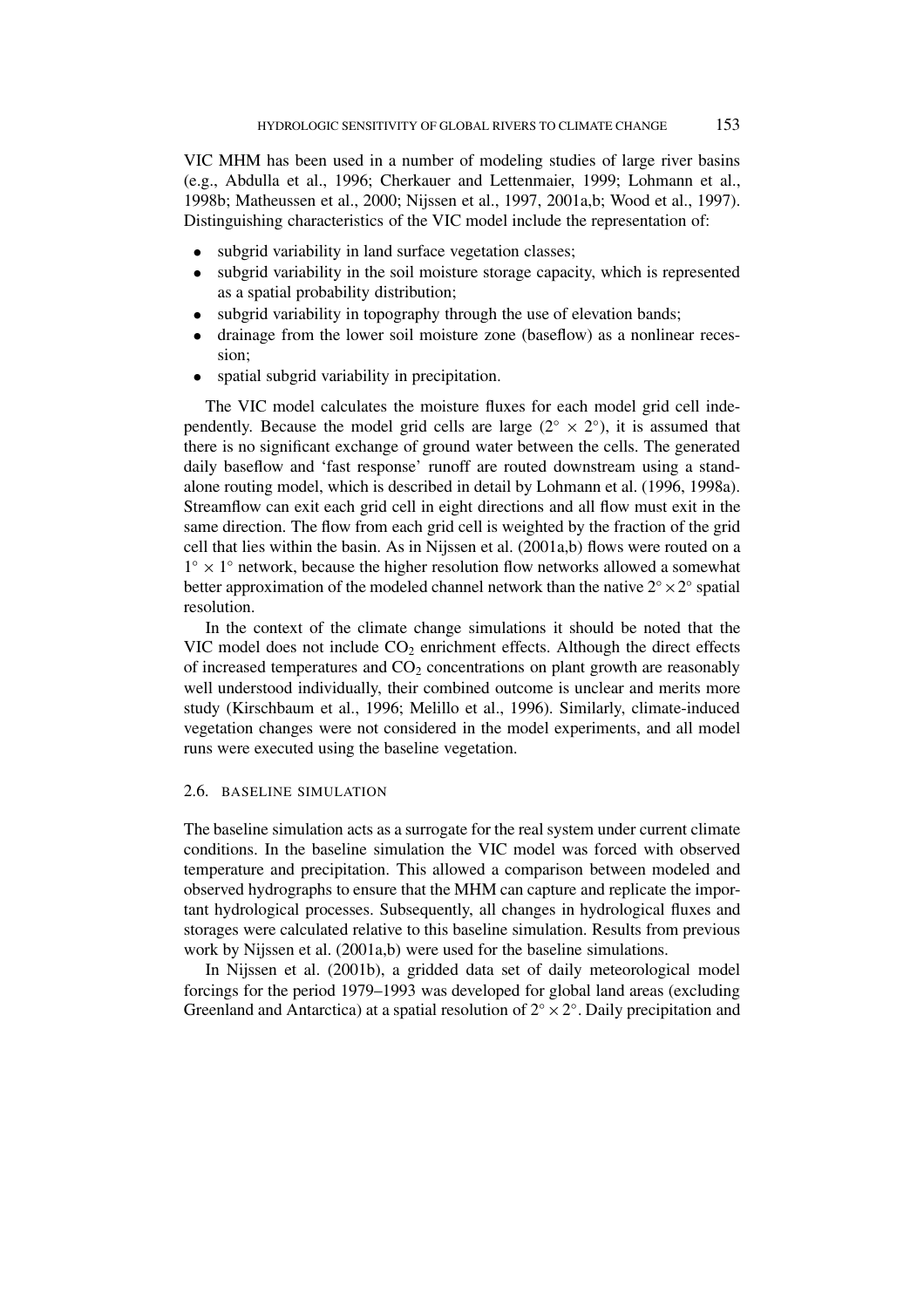daily minimum and maximum temperature were derived from station observations, and extended using stochastic interpolation methods for those areas with insufficient coverage by daily meteorological stations. The resulting daily sequences were scaled to match the means of pre-existing global, monthly time series (Hulme, 1995; Huffman et al., 1997; Jones, 1994). Daily surface wind speeds were obtained from the NCEP/NCAR reanalysis project (Kalnay et al., 1996). The remaining meteorological forcings (vapor pressure, incoming shortwave radiation, and net longwave radiation) are calculated by the VIC model based on daily temperature and precipitation using algorithms by Kimball et al. (1997), Thornton and Running (1999), and Bras (1990).

The daily data were used to drive the VIC model to calculate a set of derived variables (evapotranspiration, runoff, snow water equivalent, and soil moisture) and to study the water balance of each of the continents. For each  $2° \times 2°$  model grid cell land surface characteristics such as elevation, soil and vegetation were specified. Elevation data were calculated based on the 5 minute TerrainBase Digital Elevation Model (DEM) (Row et al., 1995), using the land surface mask from Graham et al. (1999). Vegetation types were provided by the AVHRR-based, 1 km, global land classification from Hansen et al. (2000), which has 12 unique vegetation classes. Vegetation parameters such as height and minimum stomatal resistance were assigned to each individual vegetation class. Soil textural information and soil bulk densities were derived from the five minute FAO-UNESCO digital soil map of the world (FAO, 1995), combined with the WISE pedon data base (Batjes, 1995). The remaining soil characteristics, such as porosity, saturated hydraulic conductivity, and the exponent for the unsaturated hydraulic conductivity equation were based on Cosby et al. (1984).

As discussed in Section 2.1, Nijssen et al. (2001a) used the same (base case) data and model to evaluate methods for model parameter transfer from calibrated to uncalibrated basins. The final calibrated flows for the nine selected basins (which were taken from Nijssen et al. (2001a)) had a mean absolute bias in the annual flow volume of 10.0% and a mean relative root mean squared error of the monthly discharge time series of 40.6%. The mean monthly hydrographs of observed and simulated flow are shown in Figure 3. We again emphasize that in the remainder of this paper, when examining the hydrologic effects of altered climate scenarios, the change in the hydrologic fluxes were calculated relative to the results from the baseline simulation, rather than the historic observations. This convention avoids, at least to first order, the effects of model bias.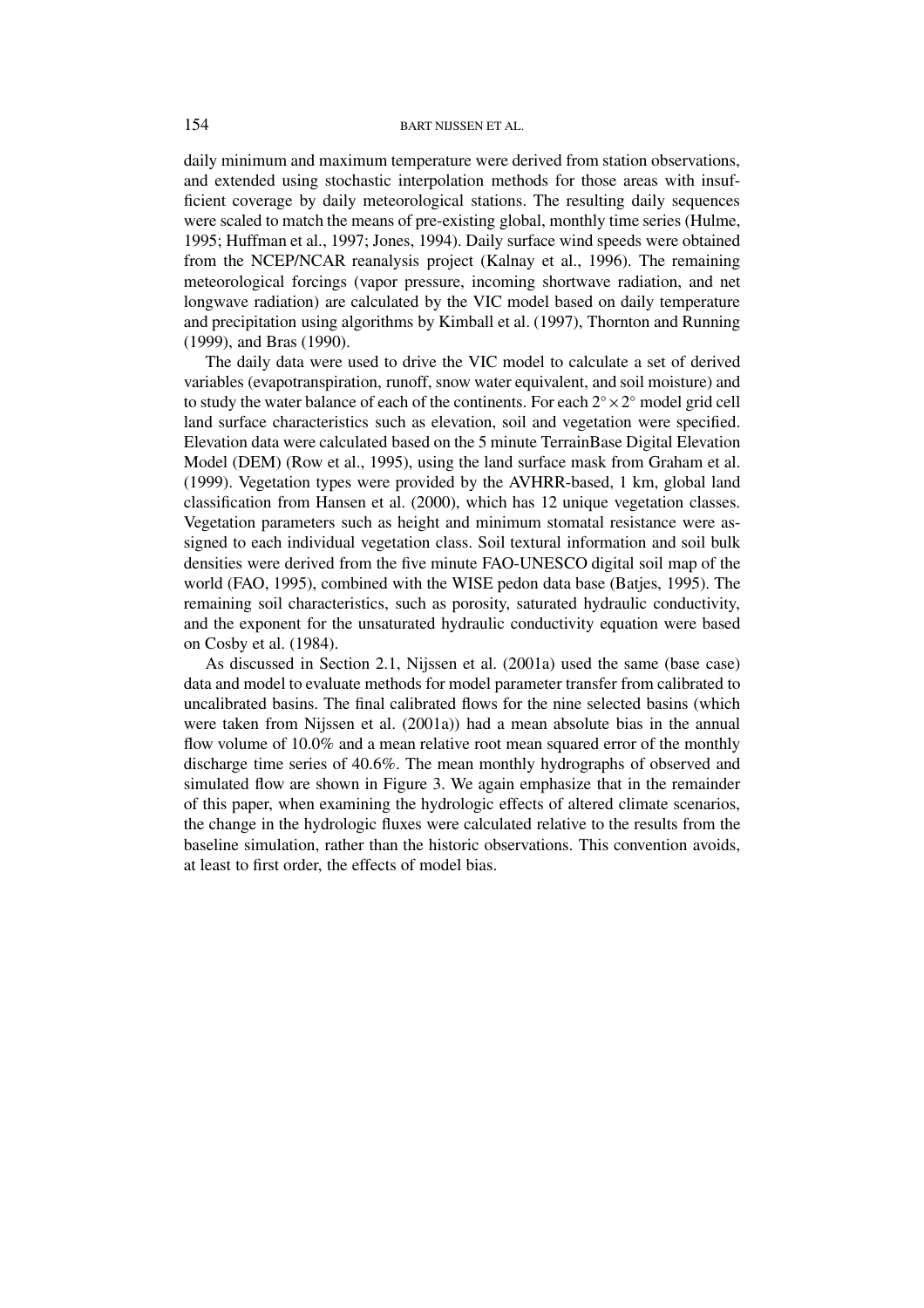

*Figure 3.* Mean monthly observed and simulated hydrographs for the period 1980–1993 (note that mean flows were only calculated based on those months for which coincident simulated and observed values were available).

### **3. Climate Scenarios**

## 3.1. PRECIPITATION AND TEMPERATURE CHANGES

Figures 4 and 5 show the baseline mean monthly temperature and precipitation, with superimposed predicted monthly changes in temperature (in  $°C$ ) and precipitation (in percent) for the four climate models for 2045. Changes in 2025 (not shown) are similar, but are generally smaller in magnitude.

All rivers other than the Amazon have a strong seasonal temperature signal, with a maximum in July and August. As expected, the amplitude of the seasonal temperature cycle increases with latitude. Generally, the increases in temperature for the tropical and mid-latitude basins (Amazon, Mekong, Xi and Mississippi) are fairly evenly distributed throughout the year. For the high-latitude basins, the temperature increases have a strong seasonal signal for most of the models, with the largest increases in temperature predicted for the winter months. However, there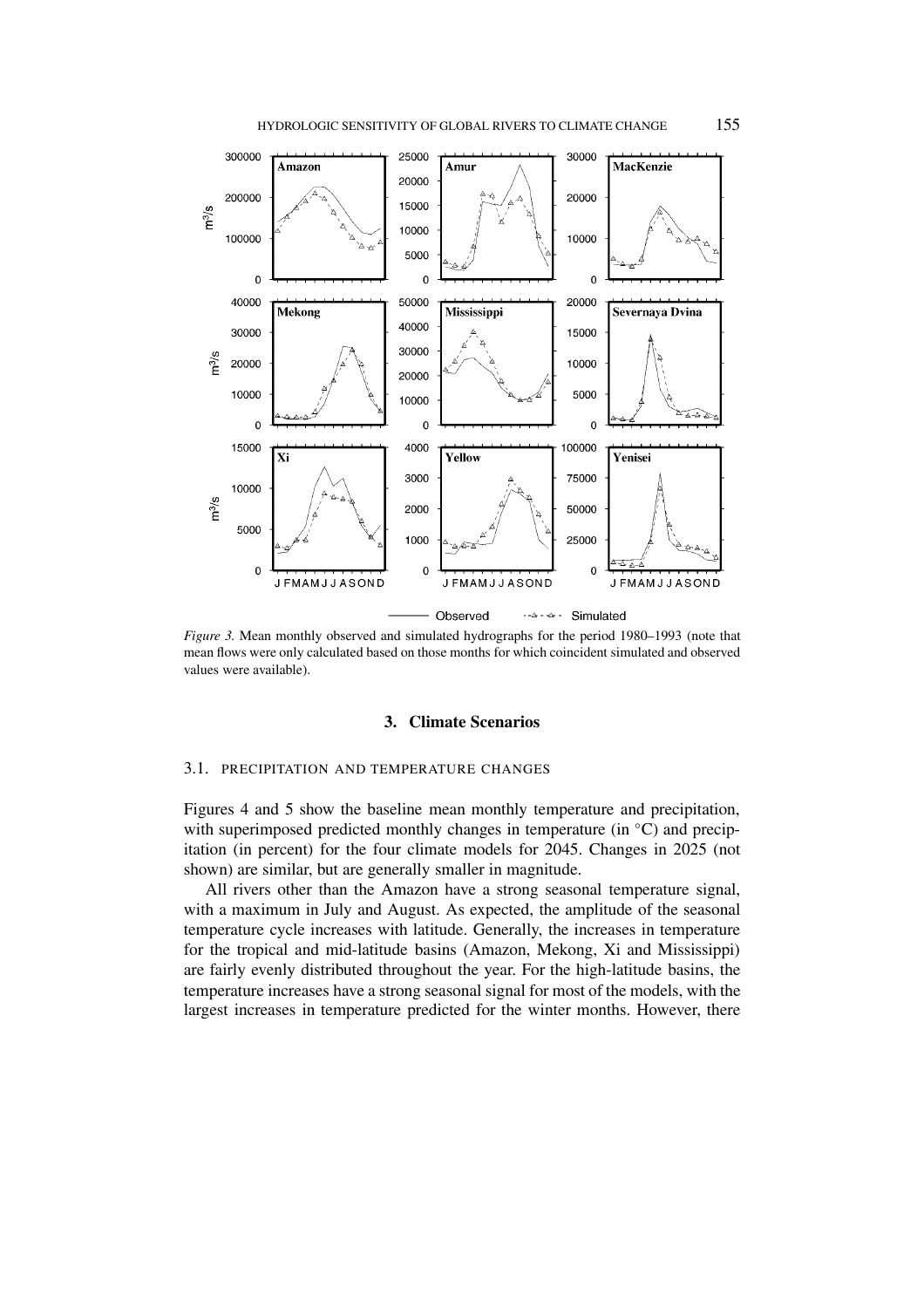156 BART NIJSSEN ET AL.



is considerable variation in the change predicted by the GCMs, especially on a monthly basis.

The predicted relative changes in precipitation likewise have their largest increases during the winter months for high-latitude basins. Note however, that in some of these basins the precipitation falls mainly in the summer, and a small relative change in summer might amount to a larger change in annual precipitation volume than a large relative change in winter. For example, most of the climate models show increased precipitation for the Yellow River during fall, winter and spring, but a decrease during the summer months. Because most of the precipitation in the Yellow river basin falls during these summer months, the net effect is a decrease in annual precipitation in 2045 for two models (HCCPR-CM2 and HCCPR-CM3), no change for one model (DOE-PCM3) and a small increase for the fourth model (MPI-ECHAM4). The opposite is the case for the Mekong River, where an increase of precipitation is predicted during the monsoon season, and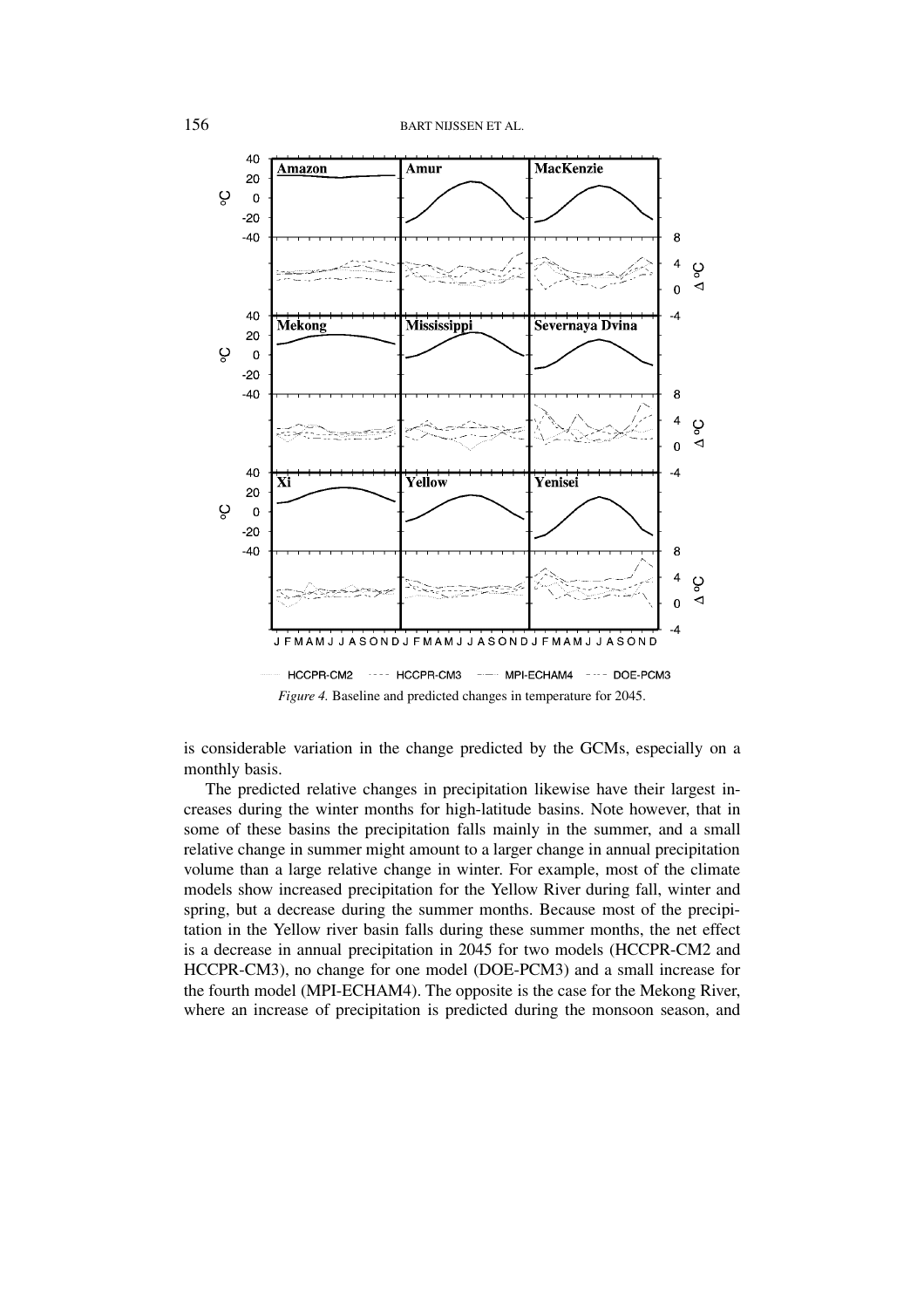

*Figure 5.* Baseline and predicted changes in precipitation for 2045.

a decrease during most of the remaining part of the year. Because most of the precipitation in the Mekong basin falls during the monsoon, a net increase in precipitation is predicted by all four models. Note that the HCCPR-CM3 model predicts a strong drying in the Amazon river basin during the second half of the year, resulting in a 9.8% decrease in annual precipitation volume.

# 3.2. STREAMFLOW CHANGES

Figures 6 and 7 show the mean monthly simulated hydrographs for the nine basins, both for the baseline conditions and the four climate models for 2025 and 2045, respectively. Although there is a large spread in predicted outcomes for most of the rivers, some general patterns are apparent.

The Yellow River in Southeast Asia was the only river for which a reduction in annual streamflow resulted for all of the climate models in both decades, even the MPI-ECHAM4 model in 2045, which predicted an increase in annual precipitation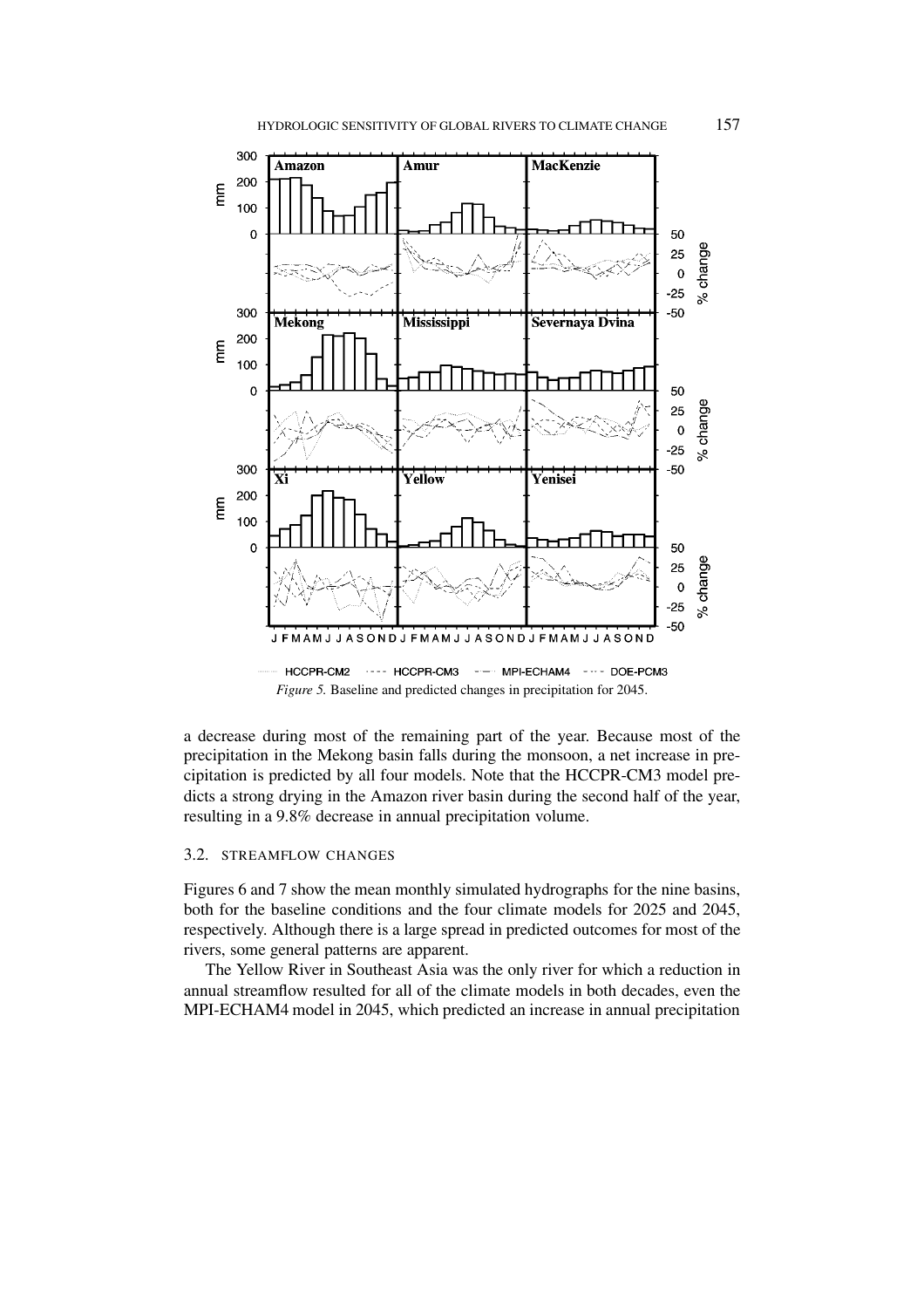

*Figure 6.* Mean monthly hydrographs for the nine basins for the baseline and climate model simulations in 2020–2029.

of 7.0% (from 517 to 553 mm). In this case, the increase in precipitation was offset by an increase in annual evapotranspiration of 9.3% (from 410 mm to 448 mm), caused by an increase in annual temperature of  $2.7 \degree$ C. Consequently, the VIC model predicted a small decrease in annual runoff of 1% (from 106 to 105 mm).

The tropical and mid-latitude basins generally do not show a change in the seasonal hydrographs, other than a general wetting or drying, depending on whether the change in temperature and the resulting increase in evapotranspiration are sufficient to offset the increase in precipitation. The exception is the HCCPR-CM2 simulation for the Xi river basin in 2045, which shows a large reduction in streamflow during the second half of the year, resulting from a 22% reduction in precipitation (from 649 to 508 mm) during the last six months of the year.

One of the most persistent features of the predicted seasonal hydrographs occurs for those river basins in which a significant part of the annual precipitation falls in the form of snow under current climate conditions (Yenisei: 52%, Severnaya Dvina: 48%, Mackenzie: 41%, Amur: 21%). As mentioned in the previous section, the predicted warming in these high-latitude basins is greatest during the winter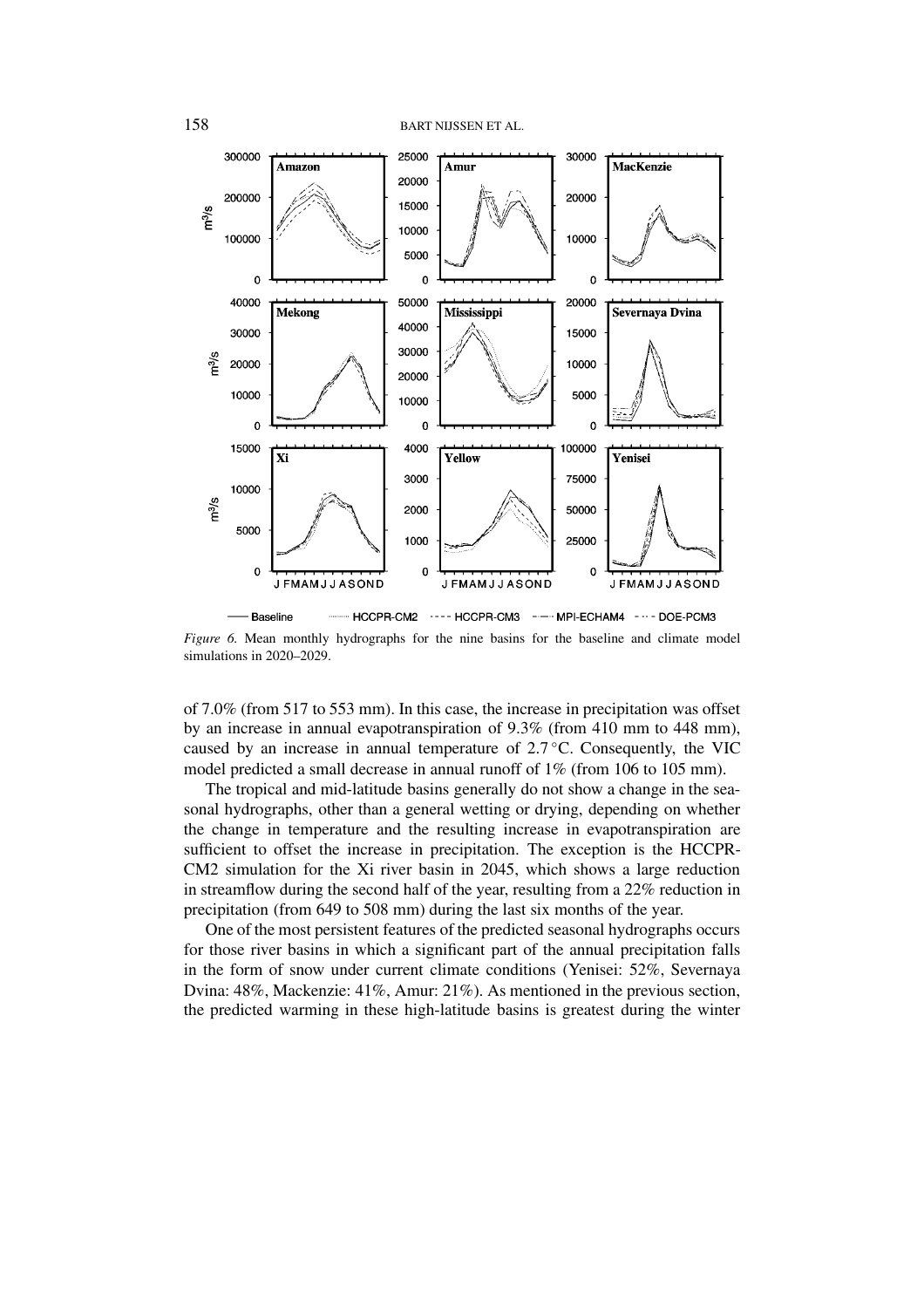

*Figure 7.* Mean monthly hydrographs for the nine basins for the baseline and climate model simulations in 2040–2049.

months. Consequently, a smaller amount of precipitation falls in the form of snow in the altered climate scenarios. This effect is most pronounced for those basins with large areas where the temperature is close to  $0^{\circ}$ C during part of the winter. For instance, the reduction in the amount of the precipitation falling in the form of snow is greater in the Severnaya Dvina than in either the Yenisei or the Mackenzie river basins, both of which experience very low temperatures during the winter. The reduction in the proportion of precipitation falling as snow for the Severnaya Dvina in 2045 ranges from 9.9% (HCCPR-CM2) to 14.7% (MPI-ECHAM4). In comparison, the reduction in snow in the Yenisei ranges from 0.0% (DOE-PCM3) to 2.9% (HCCPR-CM3). This reduction in the amount of precipitation falling as snow leads to higher streamflows during the winter months, particularly in the Severnaya Dvina and to a lesser extent in the Mackenzie, Amur and Yenisei River basins.

In addition to a reduction in the amount of precipitation falling as snow, the start of snow accumulation is delayed and the onset of the snow melt is advanced as winter temperatures warm. Again, this is most pronounced for basins such as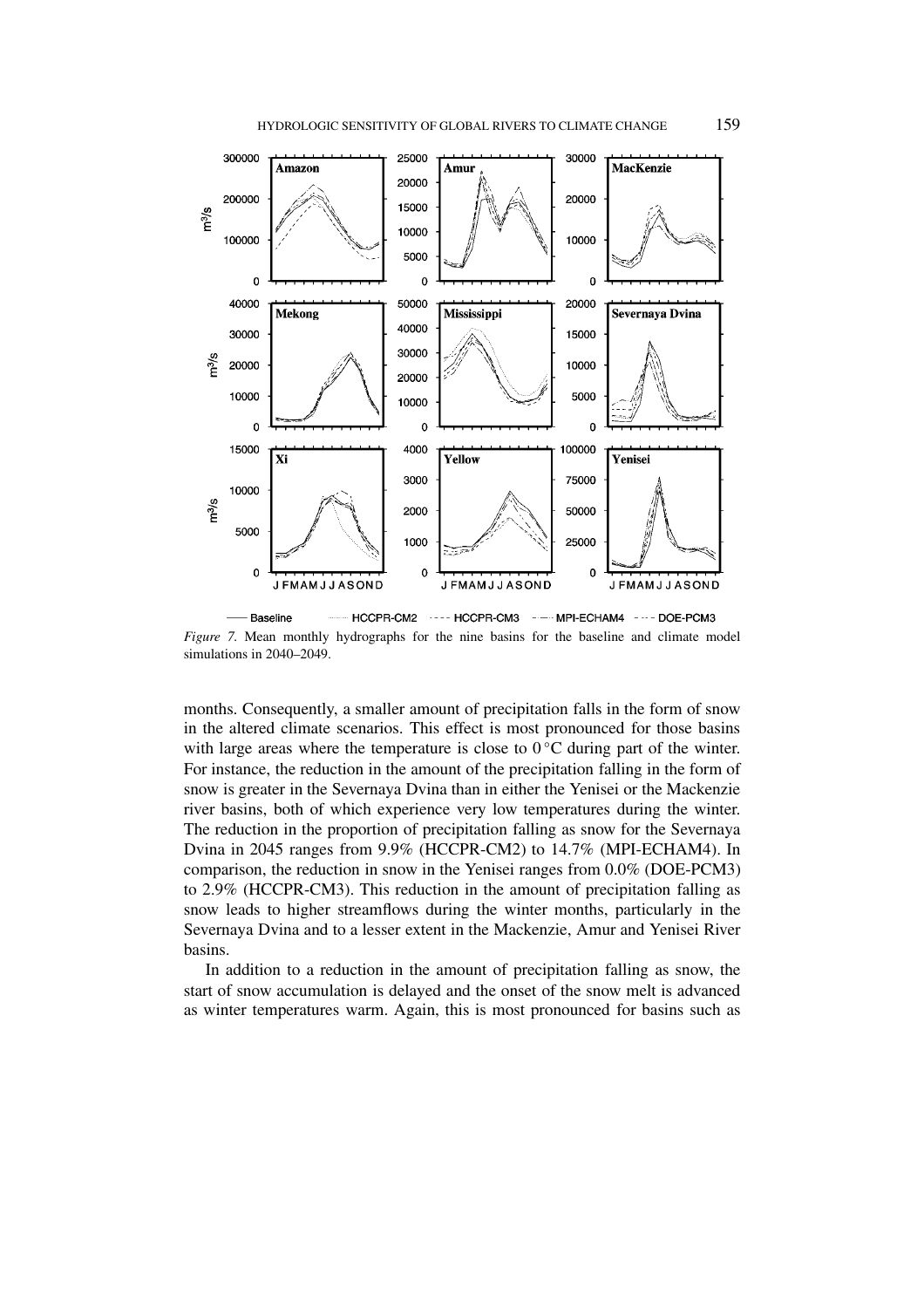the Severnaya Dvina, where temperatures are not as cold as in the Yenisei or Mackenzie basins. For all basins where a significant part of the precipitation is stored as snow during the winter months, the hydrographs increase earlier in the spring under the altered climate scenarios. However, the warmer basins, such as the Severnaya Dvina, show a decrease in the spring peak flows despite an increase in winter precipitation as a result of shallower snow packs. The cold basins on the other hand show an increase in the spring peak flows, because almost all of the increase in winter precipitation is stored as snow during the winter months. Maximum basin-wide snow accumulation in the Severnaya Dvina decreases from 313 mm water equivalent in April under current climate conditions to maximum accumulation in 2045 ranging from 164 mm in March (MPI-ECHAM4) to 264 mm in March (DOE-PCM3). In contrast, maximum accumulation in the Yenisei river basin increases from 210 mm in April under current conditions to maximum accumulation in 2045 ranging from 217 mm in April (HCCPR-CM3) to 237 mm in April (MPI-ECHAM4). Mid-latitude basins (Mississippi and Yellow) also show a significant decrease in the amount of precipitation falling as snow.

### 3.3. WATER BALANCE CHANGES

The monthly water balance for a river basin is given by

$$
P_t = E_t + R_t + \Delta S_t, \qquad (1)
$$

where  $P_t$  is precipitation during month  $t$ ,  $E$  is evapotranspiration,  $R$  is runoff, and  $\Delta S$  is the change in storage, including water stored as soil moisture, snow, and canopy interception. All terms in Equation (1) are understood to be basin averages. Figure 8 shows each of the monthly water balance components from Equation (1) under current climate conditions. Note that the runoff in Equation (1) and Figure 8 is not the routed runoff in the channel network, but is the runoff generated at the grid cell level by the VIC model. Although these two quantities are identical when integrated over a sufficiently long period, they differ in their timing.

In the tropical river basins, precipitation and evapotranspiration are largely in phase, because enough energy is available for evaporation during most months. In the mid and high latitude basins, evapotranspiration peaks in early summer, when high soil moisture coincides with long days. Evapotranspiration tends to decrease in mid to late summer when moisture shortages stress the vegetation.

Storage changes tend to be largest in the snow dominated basins. For example, the total storage in the Severnaya Dvina River basin during May decreases by 109 mm. This is the net effect of an increase in soil moisture storage of 31 mm and a decrease in snow water equivalent of 141 mm. On the other hand, the storage change in June of 115 mm is the net effect of a decrease in soil moisture of 104 mm and a decrease of snow water equivalent of 10 mm. Storage changes in these basins are positive in the fall and winter, when soil moisture is replenished and water is stored as snow, and negative in spring and summer, when snow melt and evapotranspiration deplete the moisture storage.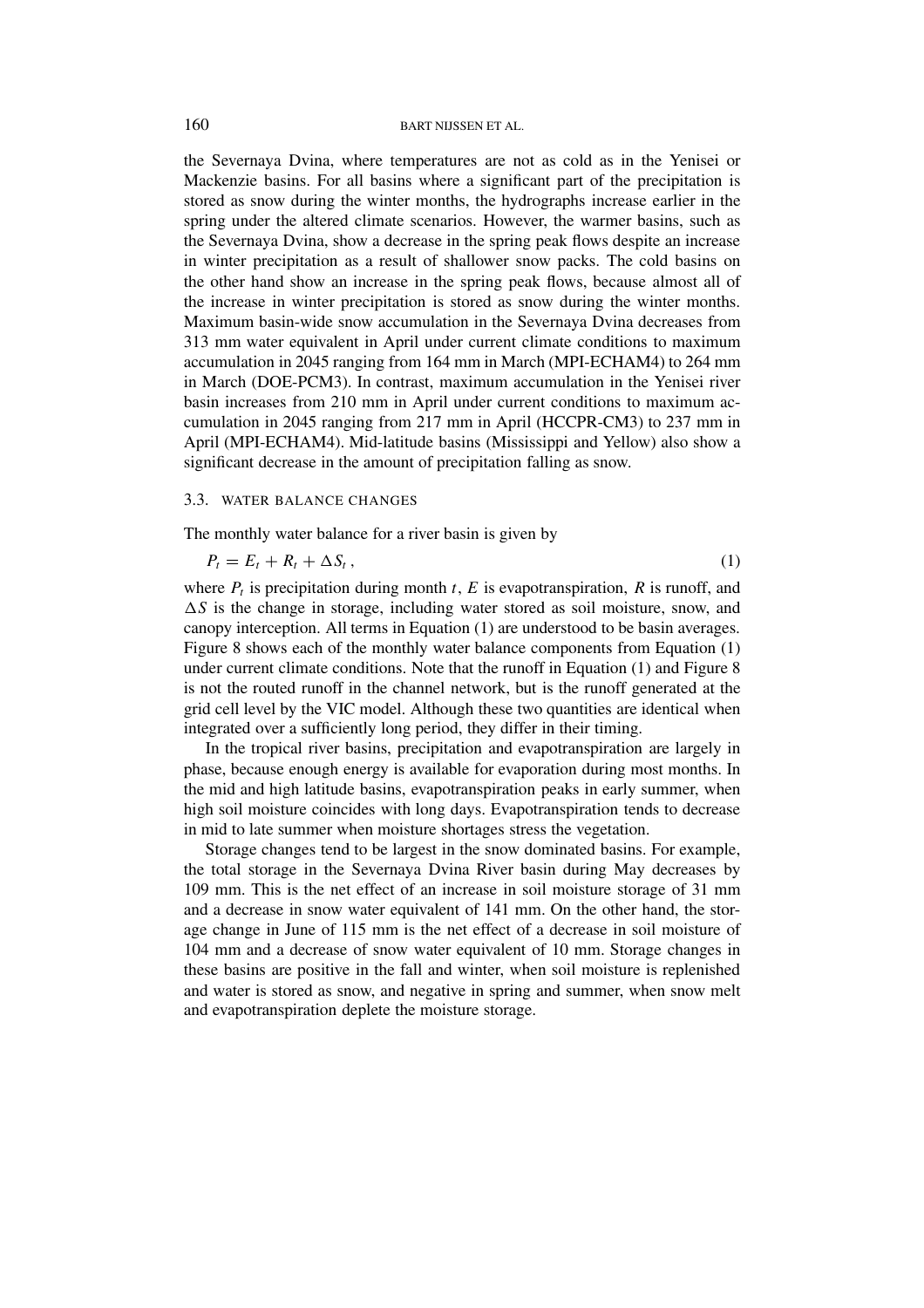

*Figure 8.* Mean monthly water balance components for current climate conditions for the nine river basins. Averages are for the period 1980–1993.

Figure 9 shows the change in the mean monthly water balance components for the DOE-PCM3 scenario in 2045. The DOE-PCM3 scenario was selected, because the associated hydrographs are generally representative of the changes predicted by the other models (see Figures 6 and 7). Temperature changes from the DOE-PCM3 model tend to be somewhat smaller than for the other models, with annual basinwide temperature changes in 2045 ranging from 1.1 ◦C for the Yenisei to 1.9 °C for the Mackenzie. Annual precipitation changes in 2045 range from  $-0.8\%$ for the Xi to 7.7% for the Amur River basin.

In the Amazon basin a positive change in both precipitation and temperature is translated into an increase in evapotranspiration and runoff in most months. The Mekong and the Xi river basins, both in Southeast Asia, exhibit an increase of precipitation during the early part of the monsoon season and a decrease during the last part of the monsoon and during the dry season. Both runoff and evaporation are increased during most months with increased precipitation. However, much of the increased precipitation during the early part of the monsoon season is used to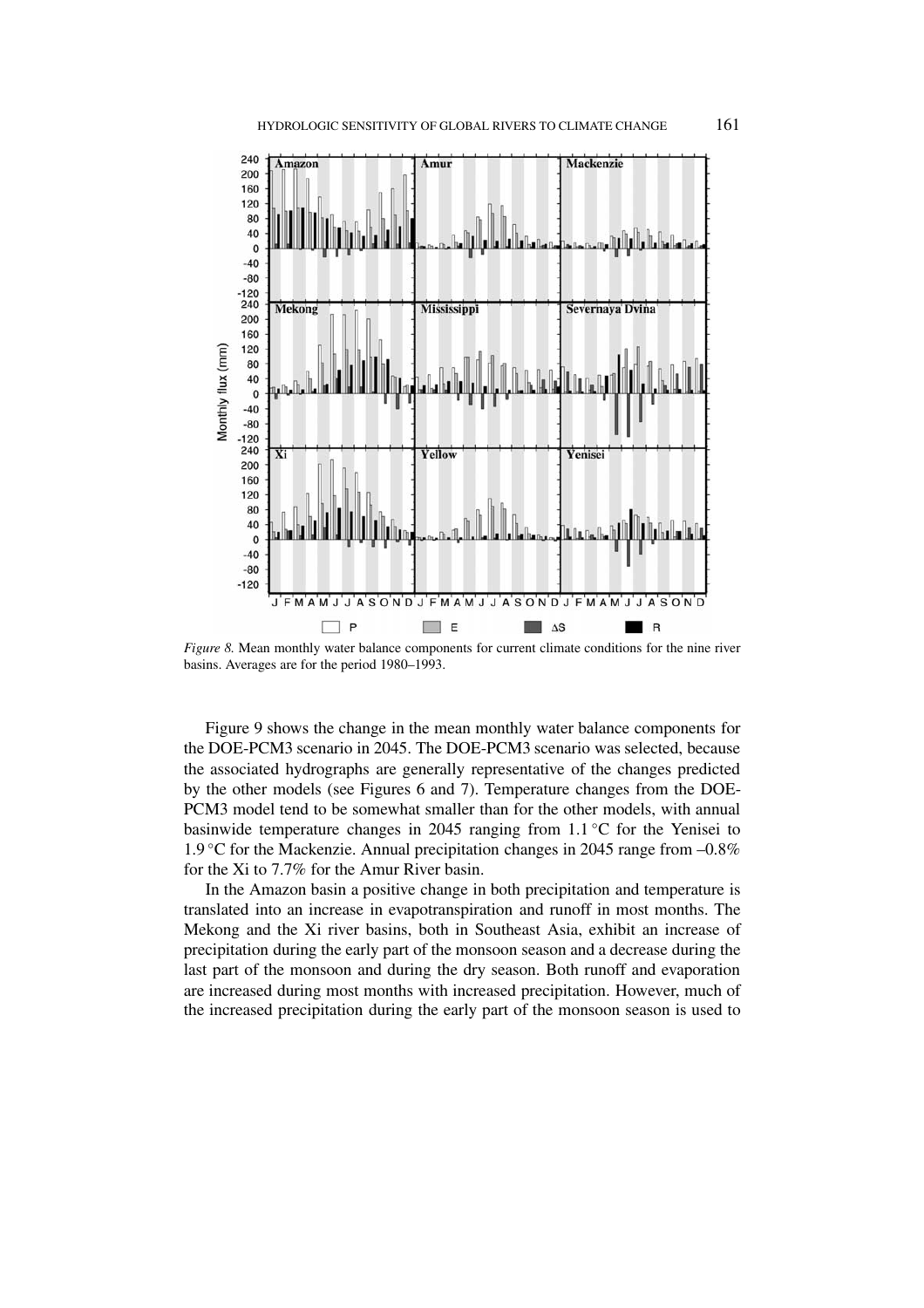

*Figure 9.* Predicted changes in the monthly water balance components in 2045 for the DOE-PCM3 scenario.

replenish soil moisture storage. Changes in the amount of water that enters or is released from soil moisture storage are particularly large in the Xi basin, which according to the DOE-PCM3 model, will experience the largest absolute changes in precipitation (increase of 39 mm in August and a decrease of 22 mm in both October and November).

Among the snow-dominated basins, the coldest basins again show a different signal as compared to the warmer basins. For the coldest basins (Amur, Mackenzie, and Yenisei) an increase in moisture storage is predicted during the winter months, because most of the increased precipitation is stored as snow. Consequently, snowmelt runoff is increased. In the warmer basins (Severnaya Dvina and Mississippi) snow water storage decreases, resulting in increased runoff during the winter, but decreased runoff during the snowmelt period.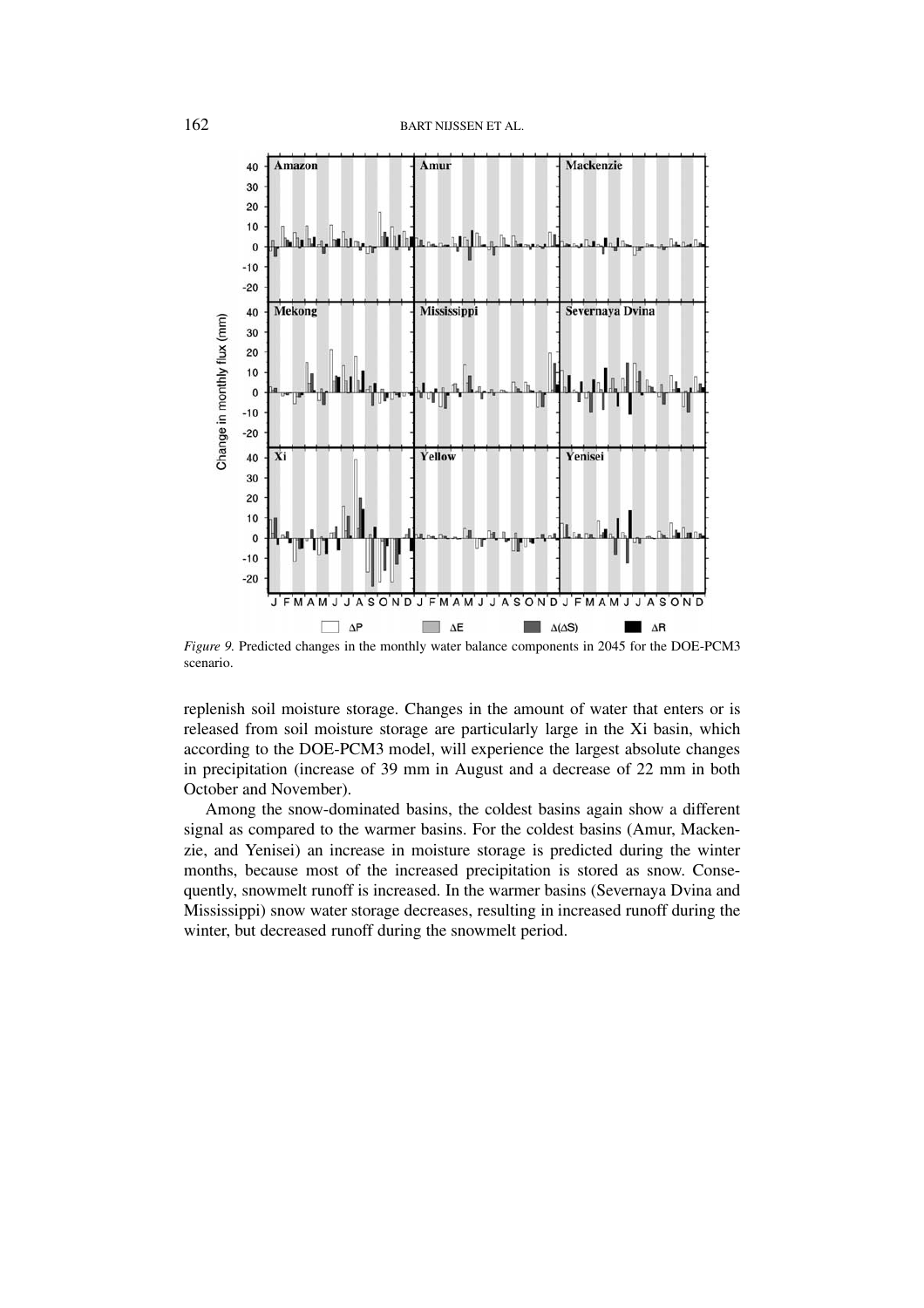## **4. Sensitivity Study**

Diagnosis of the results presented in the previous section provides insight into the causes of changes in the hydrographs associated with the four different climate models. Nonetheless, it is difficult to analyze the hydrologic processes that are responsible for some of the changes in the water balance components, both because the climate models predict simultaneous changes in precipitation and temperature, and because there can be large month-to-month variations in the changes (even in their direction).

To isolate processes that lead to changes in the water balance components, we performed a controlled model experiment, in which temperature and precipitation were increased by fixed amounts for specified periods. Temperature was increased by 2 ◦C during each of the four seasons, here defined as December–February (DJF), March–May (MAM), June–August (JJA), and September–November (SON). Separately, the precipitation was increased by 10% during each of these four seasons as well. The results of this sensitivity experiment provide the basis for the interpretations in the following two sections.

### 4.1. SEASONAL CHANGE IN TEMPERATURE

Figure 10 shows the change in seasonal evapotranspiration in response to an increase in mean monthly temperature of  $2^{\circ}$ C. The seasons along the abscissa represent the seasons during which the change in temperature was imposed, while the seasons along the ordinate axis correspond to the seasons for which the resulting change in the evapotranspiration was calculated. Thus, in Figure 10, circles along the diagonal represent changes in evapotranspiration during the same season in which the change in temperature was imposed. Off diagonal circles represent changes in season Y due to a change in temperature in season X. The area of the circles represents the magnitude of the relative change in the evapotranspiration, with black representing an increase and gray a decrease in evapotranspiration. Similarly, Figure 11 shows the relative change in runoff resulting from the same increase in temperature. Note that the circles represent percentage changes relative to the base case and that the scale of the circles is the same in both Figures 10 and 11.

For example, the panels for the Severnaya Dvina indicate that a 2◦ increase in temperature in the winter (DJF), leads to an increase in winter evapotranspiration of more than 10%, followed by a small increase in spring (MAM) evapotranspiration (Figure 10). The same temperature increase in the fall (SON) leads to an increase in fall runoff, but to an even greater relative increase in winter runoff (Figure 11). In contrast, a temperature increase in the summer (JJA) results in a decrease in runoff in all seasons for this basin (Figure 11).

The black circles on the main diagonal in Figure 10 indicate that an increase in temperature leads to an increase in evapotranspiration in the season in which the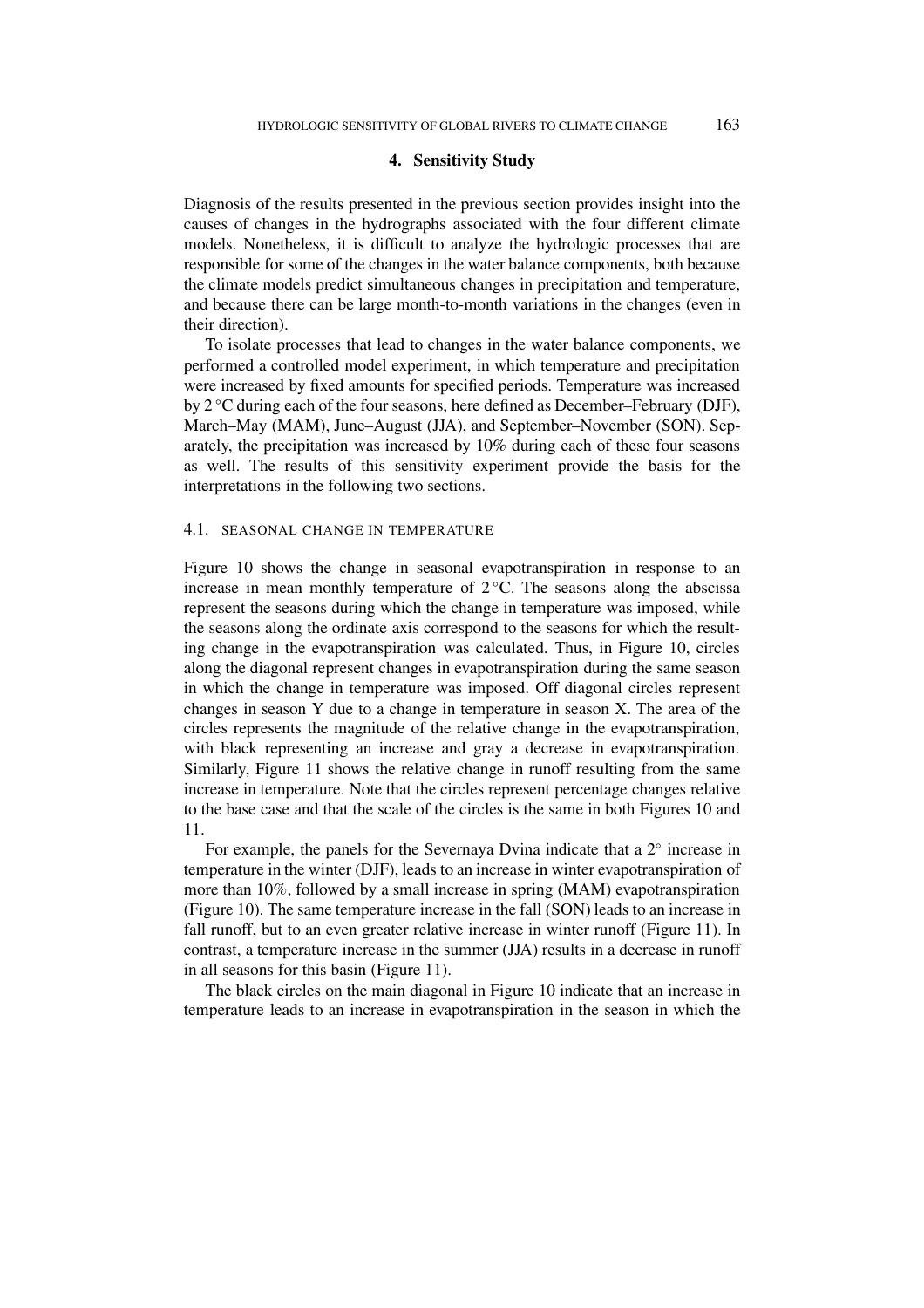

*Figure 10.* Relative change in seasonal evapotranspiration due to an increase in mean monthly temperature of 2 °C. The seasons along the abscissa represent the seasons during which the change in temperature was imposed, while the seasons along the ordinate axis correspond to the seasons for which the resulting change in the evapotranspiration was calculated. The magnitude of the relative change is indicated by the area of the circle, with black representing an increase and gray a decrease in evapotranspiration (see text for details).

temperature is increased. Note that because the circles represent relative changes, the large changes during the winter in the cold climates represent only a small absolute increase in evapotranspiration. In most cases the increase in evapotranspiration during the months in which the temperature is increased is accompanied by a decrease in evapotranspiration during the remaining months, because without a simultaneous increase in precipitation less water remains in storage and moisture stress is increased. This effect is strongest in the season immediately following the season in which the temperature change is imposed, and generally decreases for the seasons after that. The only exception to this is in the Severnaya Dvina basin, where an increase in temperature during the fall (SON) or winter (DJF)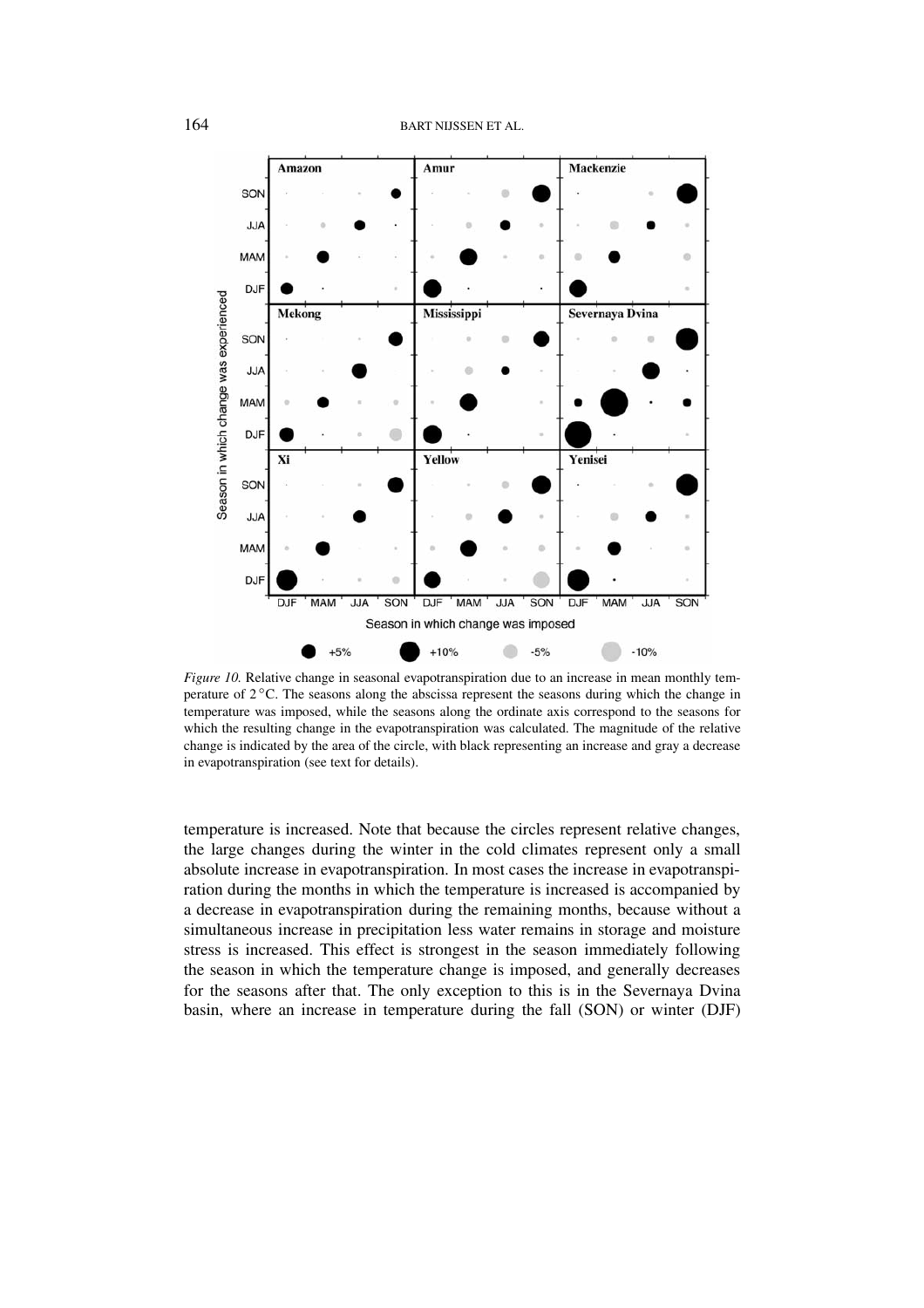

*Figure 11.* Relative change in seasonal runoff due to an increase in mean monthly temperature of 2 °C. For details see Figure 10 and the text.

leads to an increase in evapotranspiration during the spring (MAM) as well. In this case, a larger proportion of the precipitation in the fall and winter falls as rain, leading to reduction in the depth of the snow pack. In turn, the number of snow free days in May (defined as the area-weighted sum of snow free days per grid cell), increases by about one day. This leads to an increase in transpiration of about 1.5 mm (in the VIC model the vegetation does not transpire when snow is on the ground or in the canopy). Some of the basins also show a very small increase in evapotranspiration during the season preceding the season in which the temperature increase was imposed. These changes do not appear to be significant, because in all cases their magnitude is much less than 1 mm over a period of three months.

Figure 11 shows that increases in temperature generally lead to decreases in runoff, commensurate with the increases in evapotranspiration shown in Figure 10. The only cases where an increase in temperature leads to an increase in runoff is during the winter and spring months in those basins where water stored as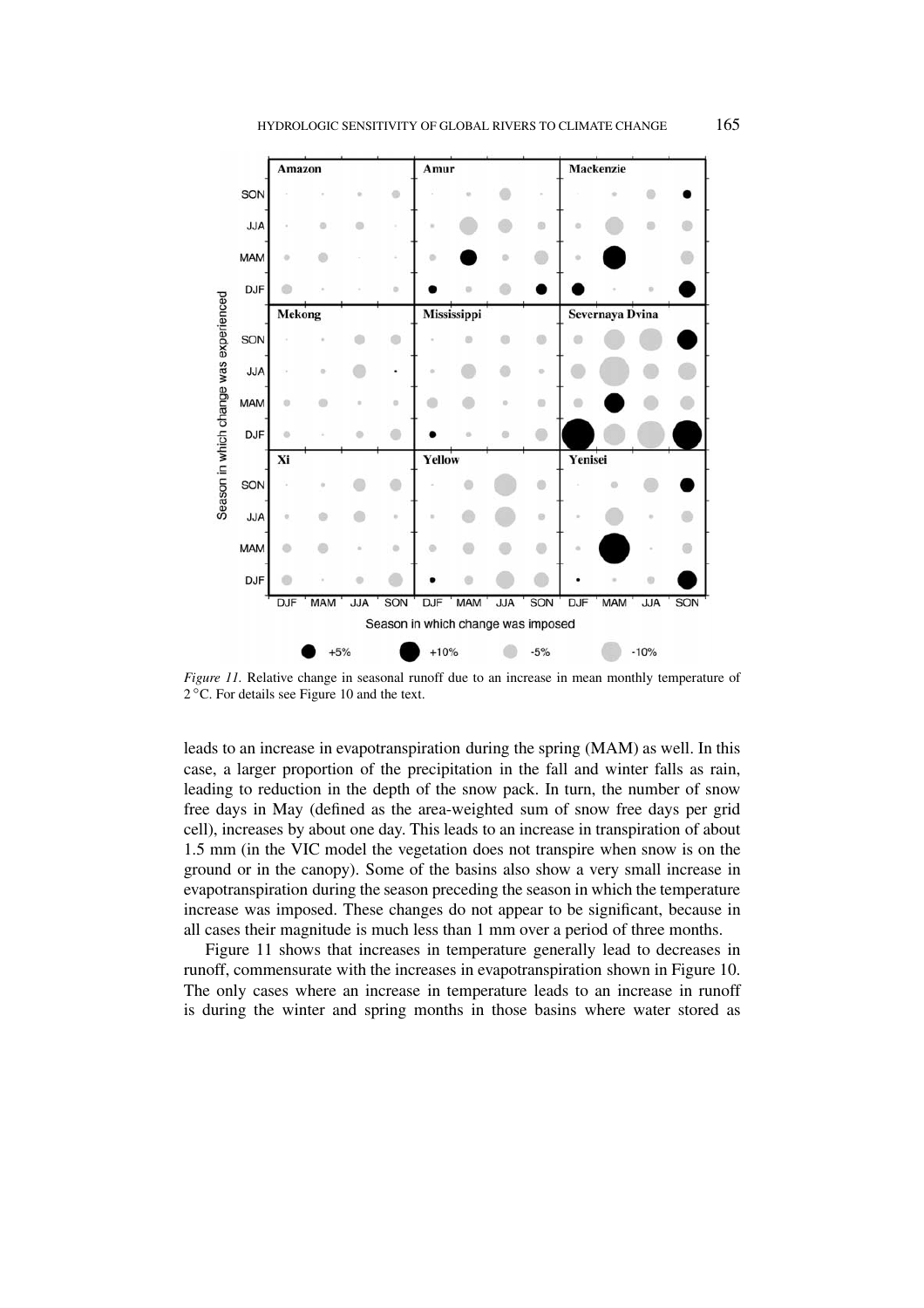snow forms a significant component of the water balance. In the coldest basins (Yenisei, Mackenzie, and Amur) the greatest change occurs during MAM, because the temperature during DJF remains well below  $0^{\circ}$ C, even with an increase of 2 ◦C. In contrast, the change in runoff in the Severnaya Dvina basin is more evenly distributed over the fall, winter and spring months.

## 4.2. SEASONAL CHANGE IN PRECIPITATION

Increasing precipitation increases both evapotranspiration (Figure 12) and runoff (Figure 13). Relative changes in runoff are generally larger than relative changes in evapotranspiration. To some extent, this can be explained because runoff forms a smaller component of the water balance than evapotranspiration, and an increase in both of 10 mm will result in a greater relative change in runoff. However, because the relative changes are different, the relative importance of runoff in the water balance increases. Because evapotranspiration is energy-limited during the winter months in the snow dominated basins, evapotranspiration in the winter increases only slightly in response to increases in precipitation during that period. The evapotranspiration in those basins responds much more strongly in summer, when sufficient energy is available to evaporate much of the extra precipitation. In the coldest basins the runoff change resulting from a winter increase in precipitation is largest in spring and summer, because most of the winter precipitation is stored as snow.

In the Severnaya Dvina river basin evapotranspiration decreases in the season after increasing the precipitation. In particular, evapotranspiration during the spring decreases, following an increase in precipitation during the fall and winter. The mechanism is the same as described in the previous section. Increased precipitation during the fall or winter leads to a thicker snow pack and reduces the number of snow free days during the spring, resulting in a small reduction of total evaporation during these three months.

## 4.3. OBSERVED TRENDS IN STREAMFLOW

Lins and Slack (1999), in a study of streamflow trends in the United States during the period 1944–1993, noted that trends were most prevalent in the annual minimum to median flows and least prevalent in the annual maximum category. Generally, increases in streamflow were observed across most of the United States, except in the Southeast and the Pacific Northwest, where decreases were observed. They concluded that the conterminous United States is becoming wetter and less extreme. Gan (1998) in a study of the Canadian Prairies, found that over the last 40–50 years many stations observed positive trends in streamflow during March, attributed to an earlier onset of snowmelt, followed by lower flows in May and june. This shift in streamflow is similar to the response of the Mackenzie and Severnaya Dvina we predict for an increase in temperature during the winter months (Figure 11). Similarly, Grabs et al. (2000) found a positive trend in the annual discharge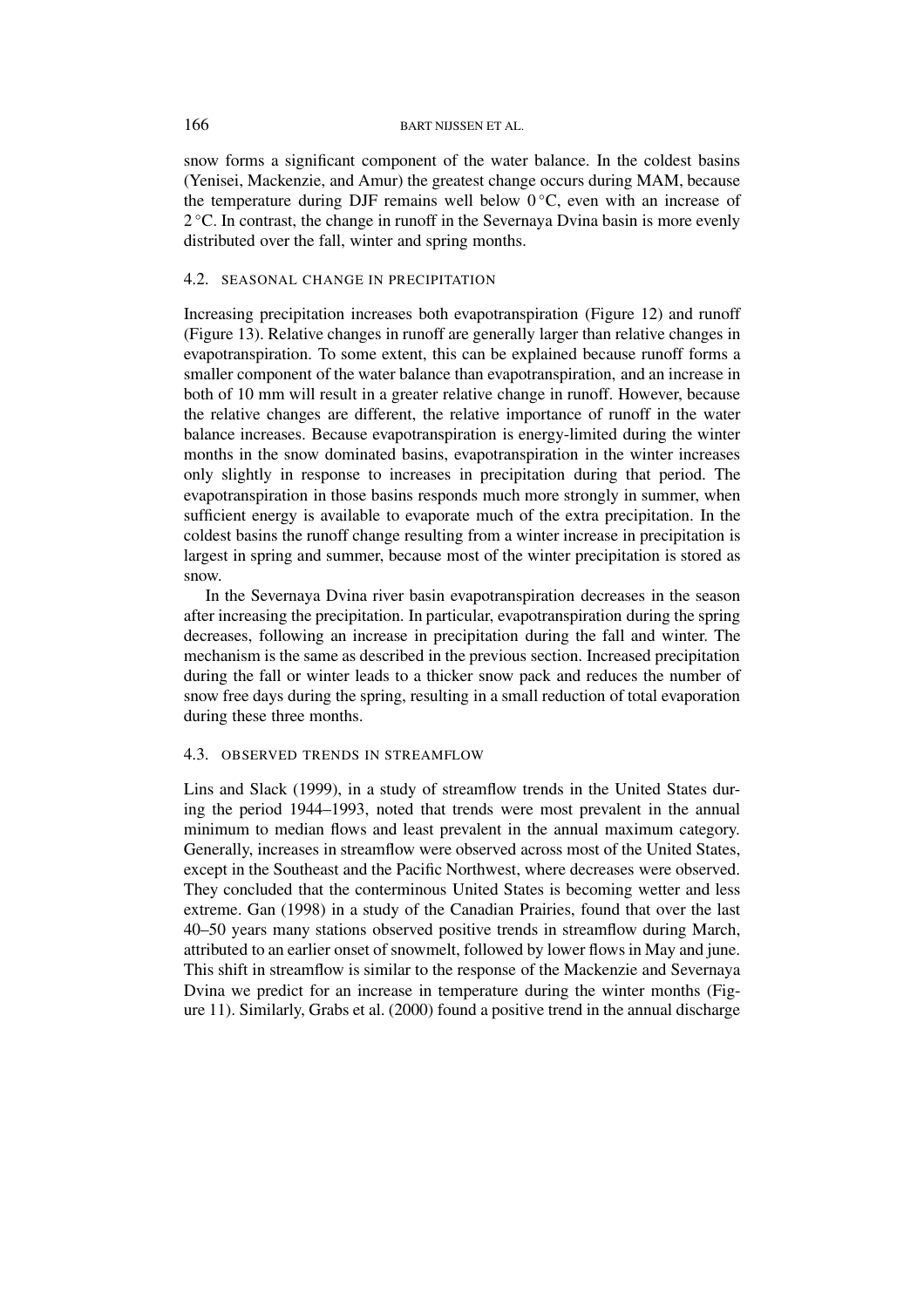

*Figure 12.* Relative change in seasonal evapotranspiration due to an increase in mean monthly precipitation of 10%. For details see Figure 10 and the text.

time series of Siberian rivers, with negative trends in the summer, and a positive trend during winter and early spring. Those observed trends are likewise similar to the signature we predict for warmer winter temperatures. Analysis of the annual streamflow of large rivers in southeastern South America for the period 1911–1993 (Robertson and Mechoso, 1998), showed an upward trend in the Paraguay-Paraná, especially since about 1960. The same trend was observed by Genta et al. (1998), who also noted that the amplitude of the seasonal cycle had decreased. Marengo et al. (1998) showed that variations in streamflow in Amazonia were strongly related to El Niño, but found no significant trends to wetter or drier conditions. The observed changes in South American rivers are consistent with our results in that changes in precipitation have an immediate and strong effect on streamflow (Figure 13).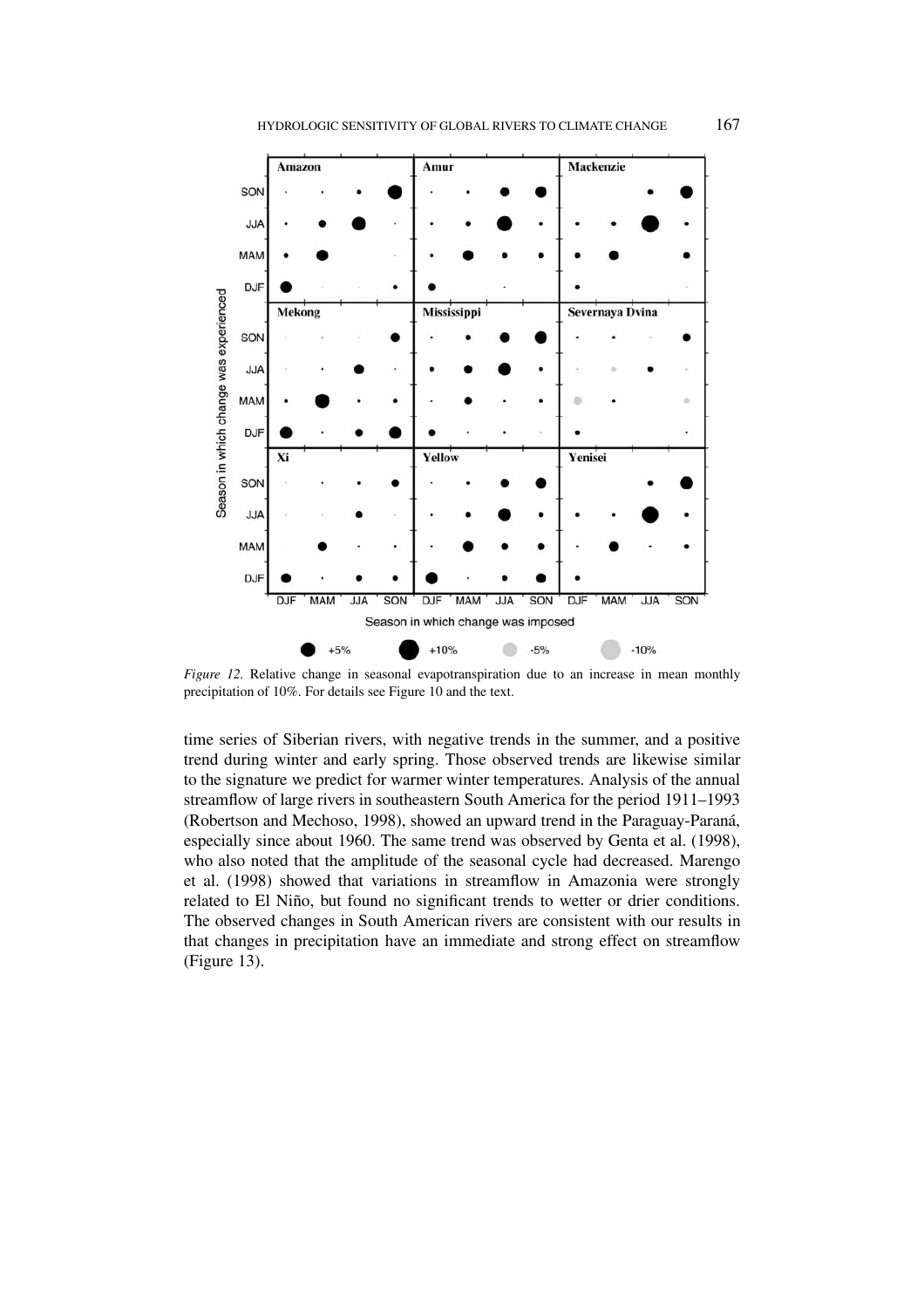

*Figure 13.* Relative change in seasonal runoff due to an increase in mean monthly precipitation of 10%. For details see Figure 10 and the text.

# **5. Changes in Drought Statistics**

Because existing water resource management systems and ecosystems have developed to cope with current streamflow rates and volumes (and their variability), both increases and decreases in streamflow can have adverse effects. Increases in the length and intensity of droughts are of particular concern, because of globally increasing water supply demands (e.g., Vörösmarty et al., 2000). Floods, which are relatively short-term phenomena, are difficult to represent adequately given the monthly timestep of the flow data available to us. In addition, a different type of study would be required to examine the effects of changes in extreme precipitation, which are often the cause of floods.

A metric that can be used to assess the hydrologic vulnerability of a river basin is the average deficit length  $(L)$ , that is, the average number of consecutive years that the annual river discharge is unable to meet a certain demand level (*D*). In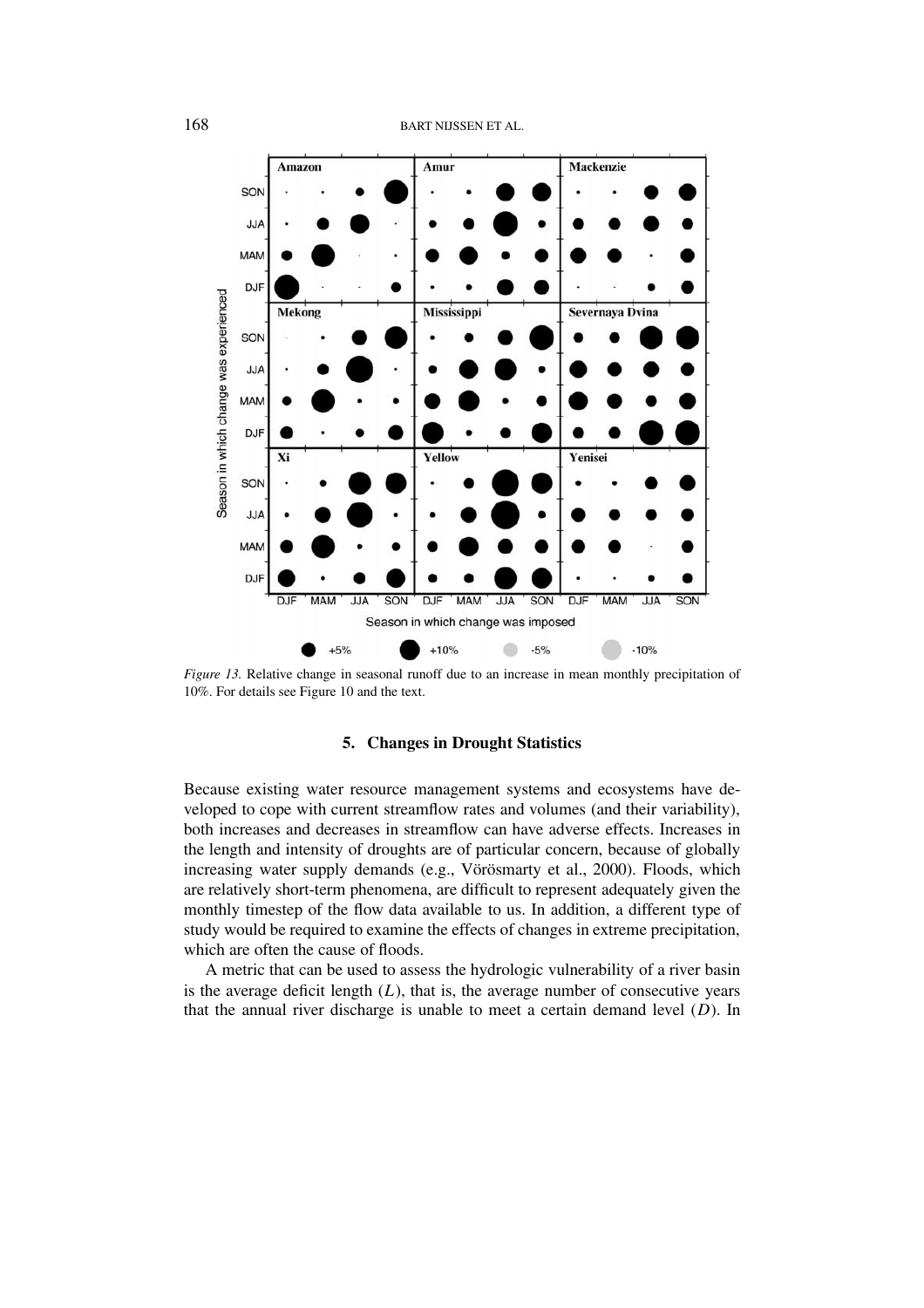

*Figure 14.* Mean deficit length as a function of the demand level for the nine basins (CV is coefficient of variation of the annual flow in the baseline simulation). Climate change simulations are based on 2045.

addition to the deficit length, other metrics such as the deficit magnitude and deficit intensity can be used. The magnitude *M* is defined as the cumulative excursion below *D* during the period of length  $L(M = \sum_{t=1}^{L} (D - Q_t)$ , with  $Q_t$  the annual flow during year *t*), and the intensity (*I*) is defined as  $I = M/L$  (Salas, 1993).

Figure 14 shows the mean deficit length as a function of the demand level for each of the nine basins in 2045. The demand level is here defined as a fraction of the baseline mean annual flow. Because the entire analysis period from the model simulations comprises only 14 years (the first year is a spin up year and is not used in the analysis), the following method was used in the construction of Figure 14. A two-parameter log-normal distribution was fitted to each of the annual flow series of each simulation. To this end, the annual series were log-transformed and normalized, resulting in normally distributed series with a mean of zero and a standard deviation of one. A lag one autoregressive model (AR(1)) was fitted to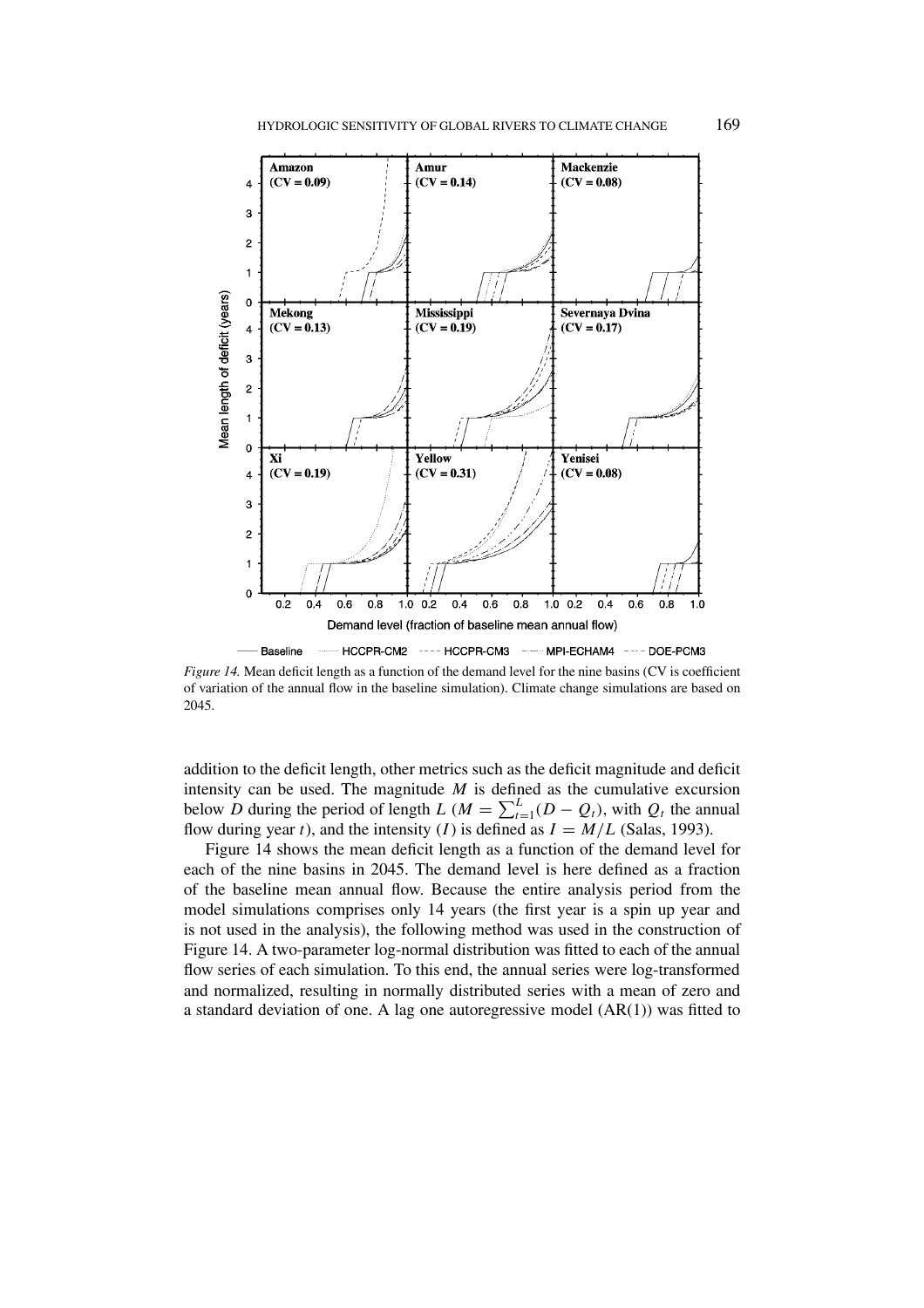each of the annual series, and a 10,000 year series of annual flows was generated using the AR(1) model (Salas, 1993). These 10,000 year time series were then used to calculate the mean deficit lengths plotted in Figure 14. The demand level was defined as a fraction of the baseline mean annual flow and increased in steps of 5% between 5% and 100% of the baseline mean annual flow.

Arguably, a 14 year time series will in most cases be insufficient to fit an AR(1) model and derive reliable statistics. However, in this case we are concerned with a change in the mean deficit length as a function of a change in climate, in order to evaluate the change in vulnerability of the different basins. Because we are only interested in changes relative to the base case, we argue that even though the actual numbers may be open to discussion, the qualitative changes in the vulnerability reflected by the curves in Figure 14 are informative.

The range of the baseline curves in Figure 14 reflects the coefficient of variation (CV) of the annual flows (the coefficient of variation of a statistical sample is defined as the standard deviation divided by the mean). The arctic rivers and the Amazon have the lowest CV (Mackenzie and Yenisei:  $CV = 0.08$ , Amazon:  $CV = 0.09$ , while the Yellow shows the highest CV (CV = 0.31).

An upward shift of the curves in Figure 14 reflects a drying of the basin, because the average deficit length increases for the same demand level. A downward shifts corresponds to a decrease of the average deficit length for a given demand level, and consequently represents a wetting of the basin. As seen before, all models predict a drying in the Yellow River basin in 2045, with the largest degree of drying predicted by the two Hadley Centre models. The Xi also becomes drier, with only one model (HCCPR-CM2) predicting a large change. Two models predict an increase in runoff in the Amazon, one predicts a slight decrease, while the HCCPR-CM3 model predicts a large increase in the mean deficit length. The high latitude basins generally become wetter. For these basins, the increase in temperature during the winter months contributes only slightly to an increase in evapotranspiration, and much of the increased precipitation consequently contributes to an increase in runoff. The signals for the Mekong and Mississippi are mixed.

Figure 14 shows the extent of disagreement in the regional simulations that still exists between the various GCMs. Whereas HCCPR-CM2 predicts the greatest drying in the Amazon and MPI-ECHAM4 predicts the greatest wetting, this signal is reversed in the Mississippi, where MPI-ECHAM4 predicts the greatest wetting and HCCPR-CM2 the greatest drying.

# **6. Conclusions**

Transient climate predictions from four GCMs were used to assess the hydrologic sensitivity to climate change of nine large, continental river basins. The GCMs were selected because they have modern land surface schemes, high spatial resolutions, and generally represent the current state-of-the-art in climate simulations.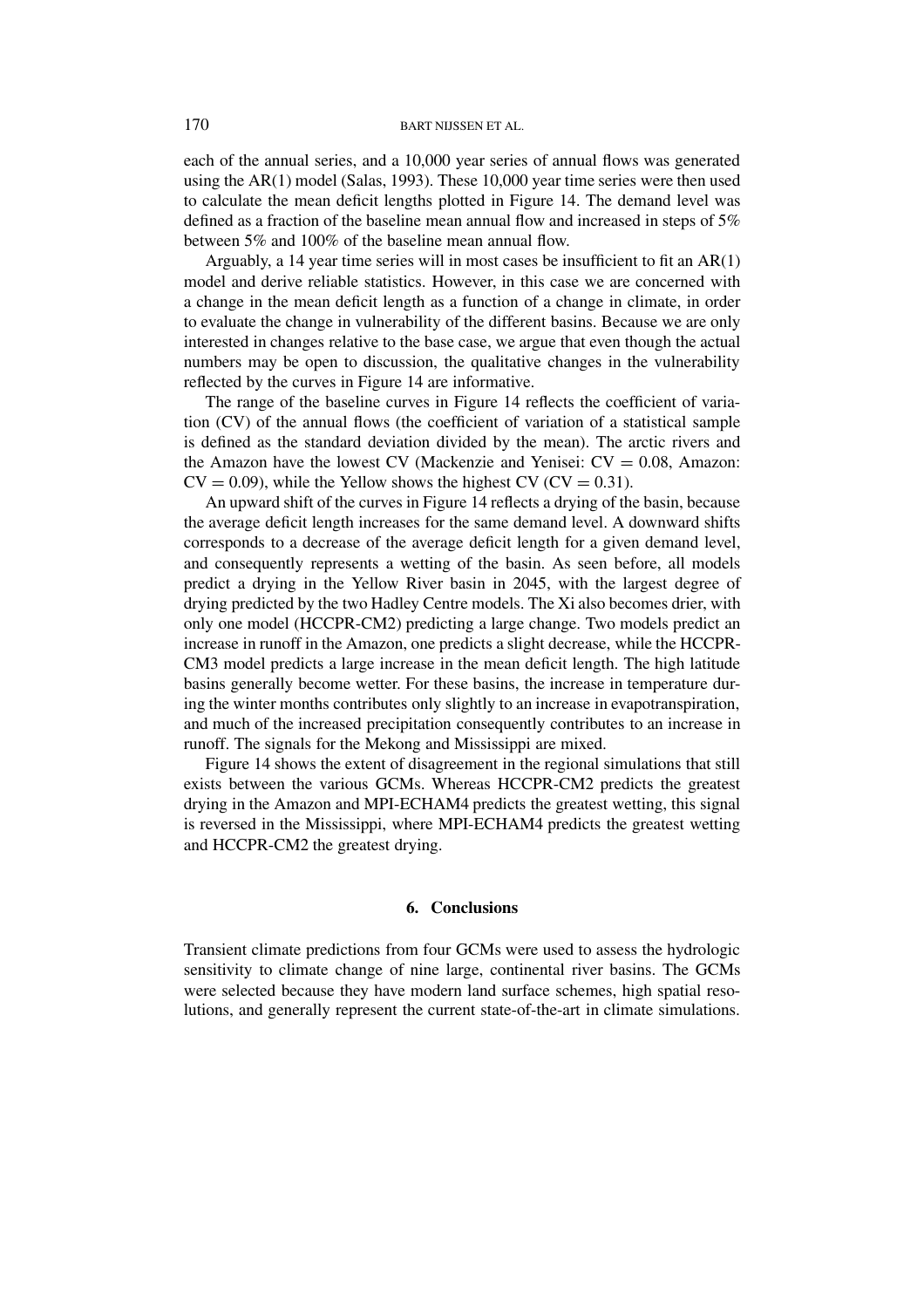All of the models used either the IPCC IS92a emission scenario, or a 1% compound annual increase in  $CO<sub>2</sub>$ . The nine river basins represent a range of geographic and climatic conditions. Changes in basinwide, mean annual temperature and precipitation were calculated for three decades in the transient climate model runs (2025, 2045, and 2095) and hydrologic model simulations were performed for decades centered on 2025 and 2045. In addition, sensitivity analyses were performed in which temperature and precipitation were increased independently by  $2^{\circ}$ C and 10%, respectively, during each of four seasons.

The main conclusions of this study are:

- All models predict a warming for all nine basins, but the amount of warming varies widely between the models, especially with increased time horizon. The greatest warming is predicted to occur during the winter months in the highest latitudes. Precipitation generally increases, but the monthly precipitation signal varies more between the models than does temperature.
- The largest changes in the hydrological cycle are predicted for the snowdominated basins of mid to higher latitudes. Partly, this is a result of the greater amount of warming that is predicted for these regions. More importantly, though, the presence or absence of snow fundamentally changes the nature of the land surface water balance, because of the effect of water storage in the snow pack. Water stored as snow during the winter does not become available for runoff or evapotranspiration until the following spring's melt period. Because of this cumulative process, the snow pack integrates the effects of climate change over a period of months, and the largest hydrological changes are manifested in the early to mid spring melt period. In general, the streamflow regime in snowmelt dominated basins is most sensitive to increases in temperature during the winter months.
- Somewhat different sensitivities to climate warming are predicted for the coldest snow dominated basins than for transitional basins. Whereas the former show an increase of the spring streamflow peak in response to warmer temperatures and increased winter precipitation, the latter show a decrease. In the coldest basins, any increase in precipitation during the winter is stored as snow, because even for a relatively large increase in temperature, winters will remain quite cold with temperatures generally well below freezing. In contrast, in the warmer basins increased temperature leads to increased rainfall during the winter and a decrease in the depth of the snow pack. The net effect is that the spring snow melt peak is reduced.
- Globally, the hydrological response predicted for most of the basins in response to the GCMs predictions is a reduction in annual streamflow in the tropical and mid-latitudes. In contrast, high-latitude basins tend to show an increase in annual runoff, because most of the predicted increase in precipitation occurs during the winter, when the available energy is insufficient for an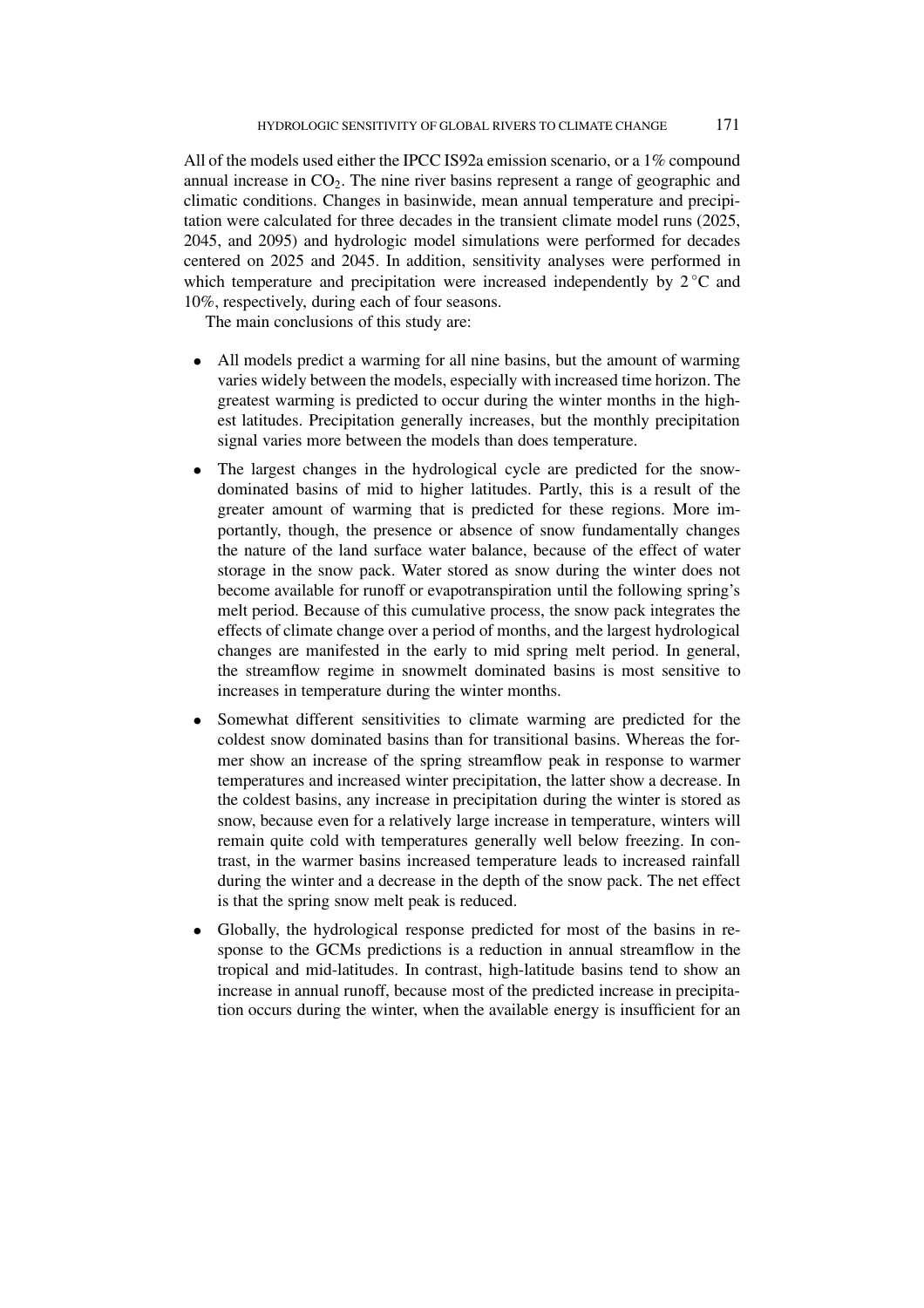#### 172 BART NIJSSEN ET AL.

increase in evaporation. Instead, water is stored as snow and contributes to an increase in streamflow during the following snow melt period.

#### **Acknowledgement**

This work was supported by the U.S. Environmental Protection Agency under STAR Grant R 824802-01-0 to the University of Washington.

### **References**

- Abdulla, F. A., Lettenmaier, D. P., Wood, E. F., and Smith, J. A.: 1996, 'Application of a Macroscale Hydrologic Model to Estimate the Water Balance of the Arkansas-Red River Basin', *J. Geophys. Res.* **101**, 7449–7459.
- Arnell, N. W.: 1999a, 'The Effect of Climate Change on Hydrological Regimes in Europe: A Continental Perspective', *Global Environ. Change* **9**, 5–23.
- Arnell, N. W.: 1999b, 'Climate Change and Global Water Resources', *Global Environ. Change* **9**, S31–S49.
- Batjes, N. H.: 1995, *A Homogenized Soil Data File for Global Environmental Research: A Subset of FAO, ISRIC and NCRS Profiles*, Technical Report, International Soil Reference and Information Centre (ISRIC), Wageningen.
- Battisti, D. and Sarachik, E.: 1995, 'Understanding and Predicting ENSO', *Rev. Geophys.* **33**, 1367– 1376.
- Boer, G. J., Flato, G., and Ramsden, D.: 2000a, 'A Transient Climate Change Simulation with Greenhouse Gas and Aerosol Forcing: Projected Climate to the Twenty-First Century, *Clim. Dyn.* **16**, 427–450.
- Boer, G. J., Flato, G., Reader, M. C., and Ramsden, D.: 2000b, 'A Transient Climate Change Simulation with Greenhouse Gas and Aerosol Forcing: Experimental Design and Comparison with the Instrumental Record for the Twentieth Century', *Clim. Dyn.* **16**, 405–425.
- Bras, R. A.: 1990, *Hydrology, an Introduction to Hydrologic Science*, Addison Wesley, Inc., Reading, MA.
- Chao, P.: 1999, 'Great Lakes Water Resources: Climate Change Impact Analysis with Transient GCM Scenarios', *J. Amer. Water Resour. Assoc.* **35**, 1485–1499.
- Cherkauer, K. A. and Lettenmaier, D. P.: 1999, 'Hydrologic Effects of Frozen Soils in the Upper Mississippi River Basin', *J. Geophys. Res.* **104**, 19,599–19,610.
- Cosby, B. J., Hornberger, G. M., Clapp, R. B., and Ginn, T. R.: 1984, 'A Statistical Exploration of the Relationships of Soil Moisture Characteristics to the Physical Properties of Soils', *Water Resour. Res.* **20**, 682–690.
- Doherty, R. and Mearns, L.: 1999, *A Comparison of Simulations of Current Climate from Two Coupled Atmosphere-Ocean Global Climate Models against Observations and Evaluation of their Future Climates*, Report to the National Institute for Global Environmental Change, Technical Report, NCAR.
- Emori, S., Nozawa, T., Abe-Ouchi, A., Numaguti, A., Kimoto, M., and Nakajima, T.: 1999, 'Coupled Ocean-Atmosphere Model Experiments of Future Climate Change with an Explicit Representation of Sulfate Aerosol Scattering', *J. Meteorol. Soc. Japan* **77**, 1299–1307.

FAO: 1995, *The Digital Soil Map of the World*, version 3.5.

Felzer, B. and Heard, P.: 1999, 'Precipitation Differences amongst GCMs Used for the U.S. National Assessment', *J. Amer. Water Resour. Assoc.* **35**, 1327–1340.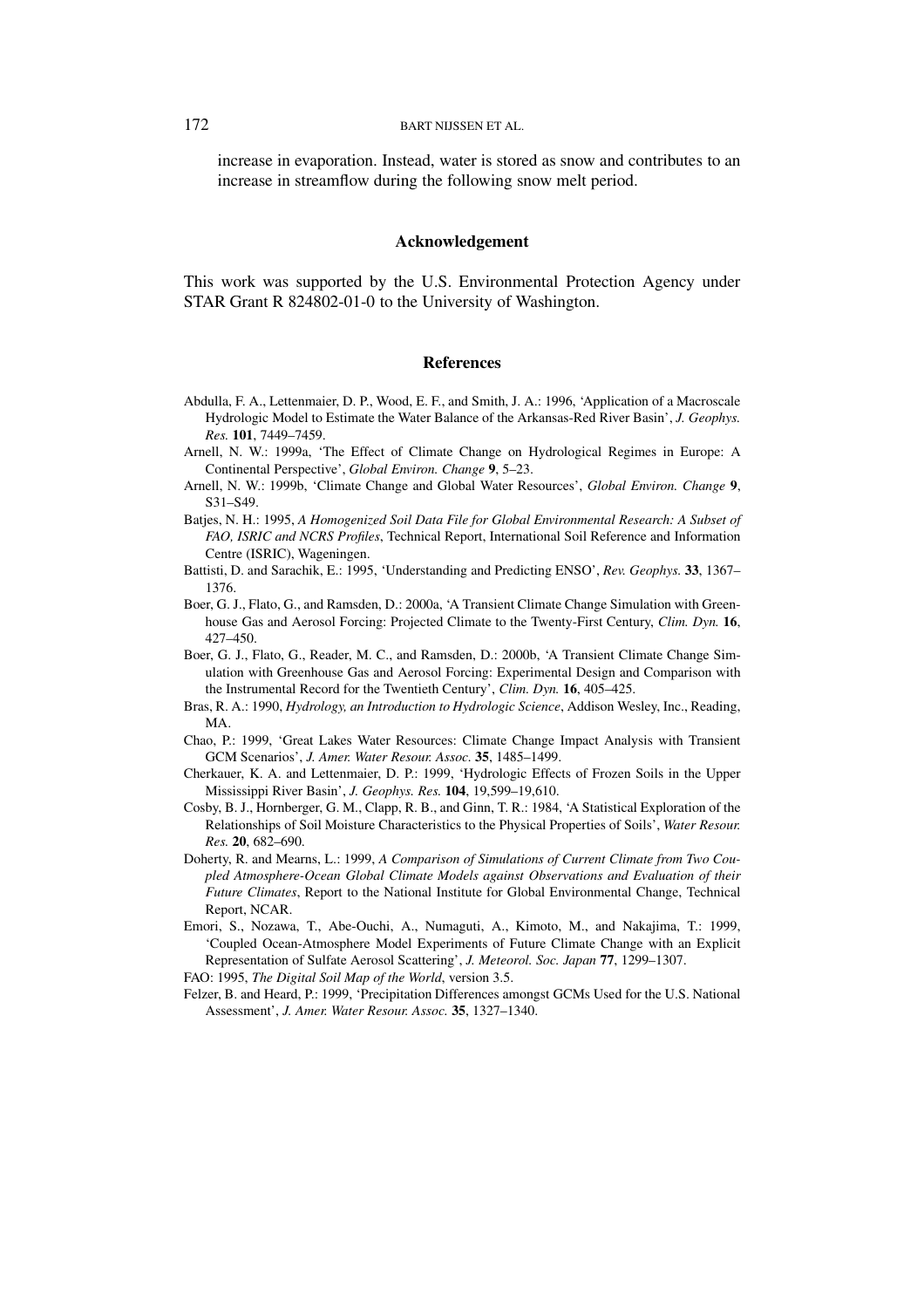- Frederick, K. D. and Schwarz, G. E.: 1999, 'Socioeconomic Impacts of Climate Change on U.S. Water Supplies, *J. Amer. Water Resour. Assoc.* **35**, 1563–1584.
- Gan, T. Y.: 1998, 'Hydroclimatic Trends and Possible Climatic Warming in the Canadian Prairies', *Water Resour. Res.* **34**, 3009–3015.
- Genta, J. L., Perez-Iribarren, G., and Mechoso, C. R.: 1998, 'A Recent Increasing Trend in the Streamflow of Rivers in Southeastern South America', *J. Climate* **11**, 2858–2862.
- Glanz, M., Katz, R., and Nicholls N. (eds.): 1991, *Teleconnections Linking Worldwide Climate Anomalies*, Cambridge University Press, Cambridge, U.K.
- Gleick, P. H.: 1999, 'Studies from the Water Sector of the National Assessment', *J. Amer. Water Resour. Assoc.* **35**, 1297–1300.
- Gleick, P. H. and Chalecki, E. L.: 1999, 'The Impacts of Climatic Changes for Water Resources of the Colorado and Sacramento-San Joaquin River Basins', *J. Amer. Water Resour. Assoc.* **35**, 1429–1442.
- Gordon, C., Cooper, C., Senior, C., Banks, H., Gregory, J., Johns, T., Mitchell, J., and Wood, R.: 2000, 'The Simulation of SST, Sea Ice Extents and Ocean Heat Transports in a Version of the Hadley Centre Coupled Model without Flux Adjustments', *Clim. Dyn.* **16**, 147–168.
- Gordon, H. B. and O'Farrell, S. P.: 1997, 'Transient Climate Change in the CSIRO Coupled Model with Dynamic Sea Ice', *Mon. Wea. Rev.* **125**, 875–907.
- Grabs, W. E., Portmann, F., and De Couet, T.: 2000, 'Discharge Observation Networks in Arctic Regions: Computation of the River Runoff into the Arctic Ocean, Its Seasonality and Variability', in Lewis, E. L., Jones, E. P., Lemke, P., Prowse, T. D., and Wadhams, P. (eds.), *The Freshwater Budget of the Arctic Ocean*, NATO ARW, Kluwer Academic Publishers, Dordrecht, pp. 249–267.
- Graham, S. T., Famiglietti, J. S., and Maidment, D. R.: 1999, '5-Minute, 1/2◦, and 1◦ Data Sets of Continental Watersheds and River Networks for Use in Regional and Global Hydrologic and Climate System Modeling Studies', *Water Resour. Res.* **35**, 583–587.
- Hamlet, A. F. and Lettenmaier, D. P.: 1999, 'Effects of Climate Change on Hydrology and Water Resources in the Columbia River Basin', *J. Amer. Water Resour. Assoc.* **35**, 1597–1623.
- Hansen, M. C., DeFries, R. S., Townshend, J. R. G., and Sohlberg, R.: 2000, 'Global Land Cover Classification at 1 km Spatial Resolution Using a Classification Tree Approach', *Int. J. Remote Sens.* **21**, 1331–1364.
- Huffman, G. J. et al.: 1997, 'The Global Precipitation Climatology Project (GPCP) Combined Precipitation Dataset', *Bull. Amer. Meteorol. Soc.* **78**, 5–20.
- Hughes, J., Lettenmaier, D., and Guttorp, P.: 1993, 'A Stochastic Approach for Assessing the Effects of Changes in Regional Circulation Patterns on Local Precipitation', *Water Resour. Res.* **29**, 3303–3315.
- Hulme, M.: 1995, 'Estimating Global Changes in Precipitation', *Weather* **50**, 34–42.
- IPCC: 1996, *Climate Change 1995: The Science of Climate Change*, Cambridge University Press, Cambridge, U.K.
- Johns, T. C., Carnell, R. E., Crossley, J. F., Gregory, J. M., Mitchell, J. F. B., Senior, C. A., Tett, S. F. B., and Wood, R. A.: 1997, 'The Second Hadley Centre Coupled Ocean-Atmosphere GCM: Model Description, Spinup and Validation', *Clim. Dyn.* **13**, 103–134.
- Jones, P. D.: 1994, 'Hemispheric Surface Air Temperature Variations: A Reanalysis and an Update to 1993', *J. Climate* **7**, 1794–1802.
- Kalnay, E. et al.: 1996, 'The NCEP/NCAR 40-Year Reanalysis Project', *Bull. Amer. Meteorol. Soc.* **77**, 437–471.
- Kimball, J. S., Running, S. W., and Nemani, R. R.: 1997, 'An Improved Method for Estimating Surface Humidity from Daily Minimum Temperature', *Agric. For. Meteorol.* **85**, 87–98.
- Kirschbaum, M. U. F., Evans, J. R., Goulding, K., Jarvis, P. G., Noble, I. R., Rounsevell, M., and Sharkey, T. D.: 1996, 'Ecophysiological, Ecological, and Soil Processes in Terrestrial Ecosystems: A Primer on General Concepts and Relationships', in Watson, R. T., Zinyowera, M. C., and Moss, R. H. (eds.), *Climate Change 1995: Impacts, Adaptations and Mitigation of Climate*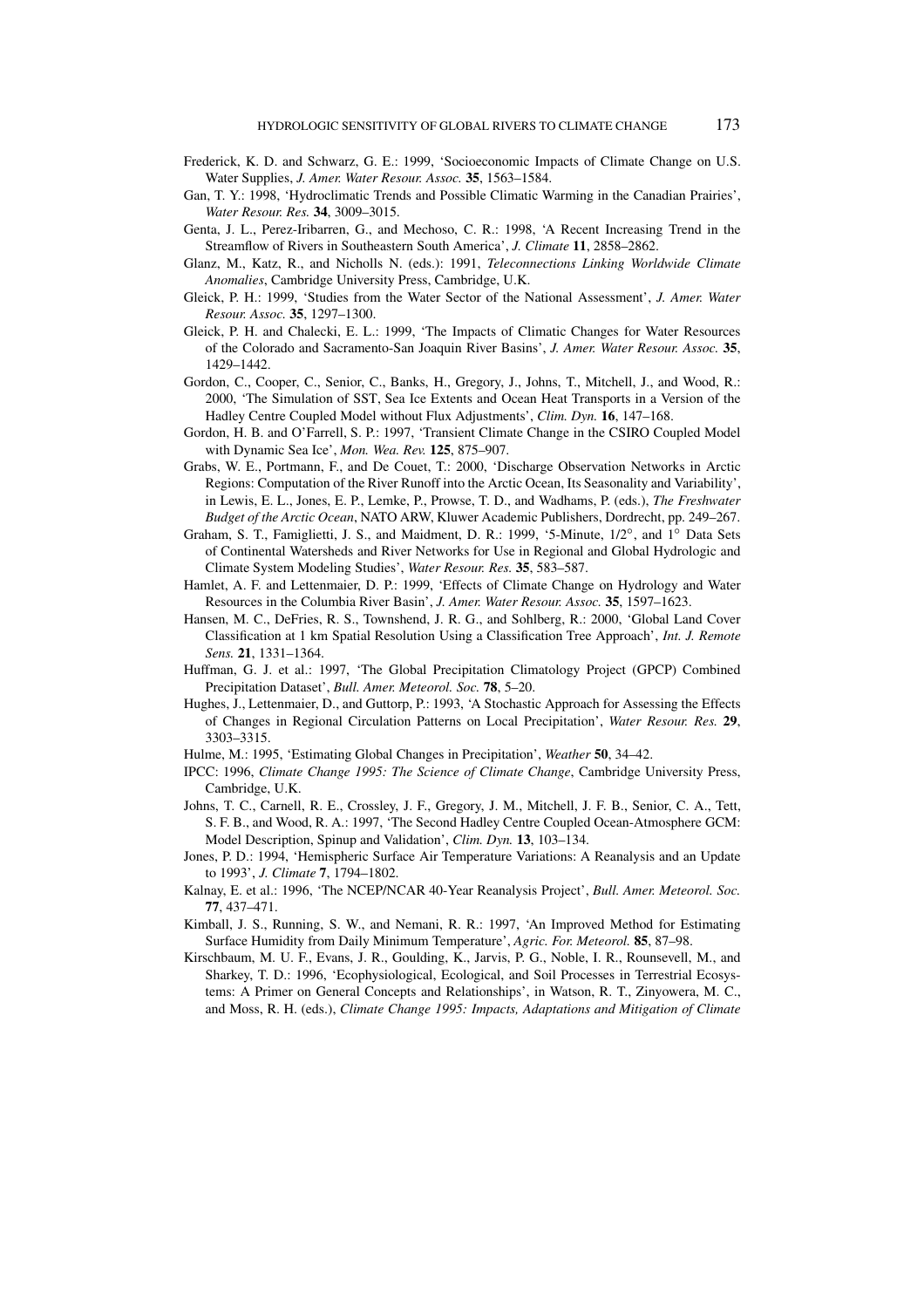#### 174 BART NIJSSEN ET AL.

*Change: Scientific-Technical Analyses; Contribution of Working Group II to the Second Assessment Report of the Intergovernmental Panel on Climate Change*, Cambridge University Press, Cambridge, U.K.

- Lettenmaier, D. P. and Gan, T. Y.: 1990, 'Hydrologic Sensitivities of the Sacramento-San Joaquin River Basin, California, to Global Warming', *Water Resour. Res.* **26**, 69–86.
- Lettenmaier, D. P., Wood, A. W., Palmer, R. N., Wood, E. F., and Stakhiv, E. Z.: 1999, 'Water Resources Implications of Global Warming: A U.S. Regional Perspective', *Clim. Change* **43**, 537–579.
- Leung, L. R. and Wigmosta, M. S.: 1999, 'Potential Climate Change Impacts on Mountain Watersheds in the Pacific Northwest', *J. Amer. Water Resour. Assoc.* **35**, 1463–1472.
- Leung, L. R., Hamlet, A. F., Lettenmaier, D. P., and Kumar, A.: 1999, 'Simulations of the ENSO Hydroclimate Signals in the Pacific Northwest Columbia River Basin', *Bull. Amer. Meteorol. Soc.* **80**, 2313–2329.
- Liang, X., Lettenmaier, D. P., and Wood, E. F.: 1996, 'One-Dimensional Statistical Dynamic Representation of Subgrid Spatial Variability of Precipitation in the Two-Layer Variable Infiltration Capacity Model', *J. Geophys. Res.* **101**, 21,403–21,422.
- Liang, X., Lettenmaier, D. P., Wood, E. F., and Burges, S. J.: 1994, 'A Simple Hydrologically Based Model of Land Surface Water and Energy Fluxes for General Circulation Models', *J. Geophys. Res.* **99**, 14,415–14,428.
- Lins, H. F. and Slack, J. R.: 1999, 'Streamflow Trends in the United States', *Geophys. Res. Lett.* **26**, 227–230.
- Lohmann, D., Nolte-Holube, R., and Raschke, E.: 1996, 'A Large-Scale Horizontal Routing Model to Be Coupled to Land Surface Parametrization Schemes', *Tellus* **48A**, 708–721.
- Lohmann, D., Raschke, E., Nijssen, B., and Lettenmaier, D. P.: 1998a, 'Regional Scale Hydrology: I. Formulation of the VIC-2L Model Coupled to a Routing Model', *Hydrol. Sci. J.* **43**, 131–141.
- Lohmann, D., Raschke, E., Nijssen, B., and Lettenmaier, D. P.: 1998b, 'Regional Scale Hydrology: II. Application of the VIC-2L Model to the Weser River, Germany', *Hydrol. Sci. J.* **43**, 143–158.
- Manabe, S., Stouffer, R. J., Spelman, M. J., and Bryan, K.: 1991, 'Transient Responses of a Coupled Ocean-Atmosphere Model to Gradual Changes of Atmospheric  $CO<sub>2</sub>$ , Part I: Annual Mean Response', *J. Climate* **4**, 785–818.
- Marengo, J., Tomasella, J., and Uvo, C. R.: 1998, 'Trends in Streamflow and Rainfall in Tropical South America: Amazonia, Eastern Brazil, and Northwestern Peru', *J. Geophys. Res.* **103**, 1775– 1783.
- Matheussen, B., Kirschbaum, R. L., Goodman, I. A., O'Donnell, G. M., and Lettenmaier, D. P.: 2000, 'Effects of Land Cover Change on Streamflow in the Interior Columbia River Basin (U.S.A. and Canada)', *Hydrol. Process.* **14**, 867–885.
- Melillo, J. M., Prentice, I. C., Farquhar, G. D., Schulze, E.-D., and Sala, O. E.: 1996, 'Terrestrial Biotic Responses to Environmental Change and Feedbacks to Climate', in Houghton, J. T., Meira Filho, L. G., Callander, B. A., Harris, N., Kattenberg, A., and Maskell, K. (eds.), *Climate Change 1995: The Science of Climate Change; Contribution of Working Group I to the Second Assessment Report of the Intergovernmental Panel on Climate Change*, Cambridge University Press, Cambridge, U.K., pp. 445–481.
- Miller, N., Kim, J. H. R. K., and Farrara, J.: 1999, 'Downscaled Climate and Streamflow Study of the Southwestern United States', *J. Amer. Water Resour. Assoc.* **35**, 1525–1538.
- Nicholls, N., Gruza, G. V., Jouzel, J., Karl, T. R., Ogallo, L. A., and Parker, D. E.: 1996, 'Observed Climate Variability and Change', in Houghton, J. T., Meira Filho, L. G., Callander, B. A., Harris, N., Kattenberg, A., and Maskell, K. (eds.), *Climate Change 1995: The Science of Climate Change; Contribution of Working Group I to the Second Assessment Report of the Intergovernmental Panel on Climate Change*, Cambridge University Press, Cambridge, U.K., pp. 133–192.